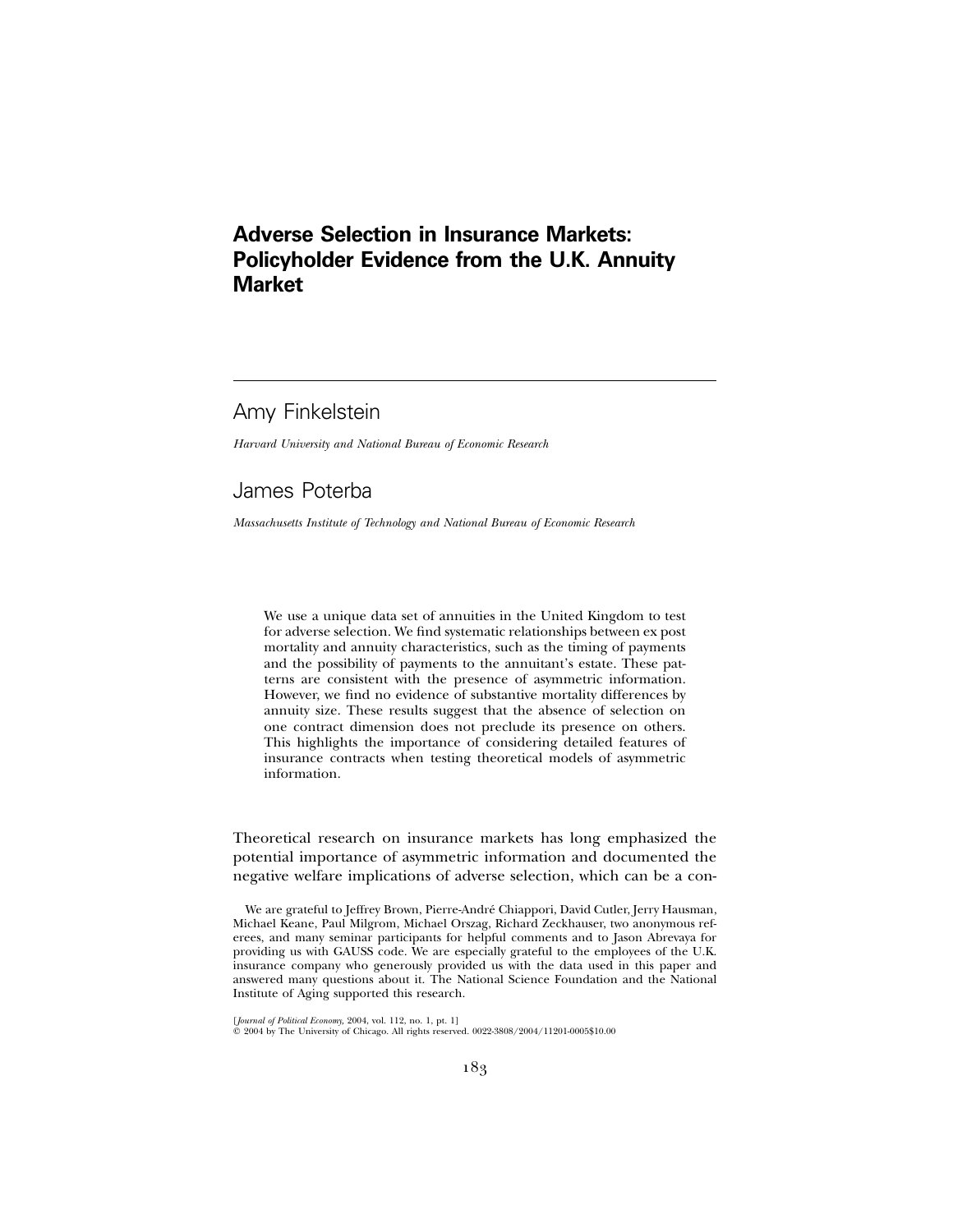sequence of asymmetric information. Yet the empirical evidence on the importance of asymmetric information in insurance markets is decidedly mixed. Several recent empirical studies have not rejected the null hypothesis of symmetric information in property-casualty, life, and health insurance markets. These studies include those by Cawley and Philipson (1999), who study the U.S. life insurance market; Cardon and Hendel (2001), who study the U.S. health insurance market; and Chiappori and Salanie (2000), who study the French automobile insurance market. In contrast, Cutler (2002) reviews a substantial literature that suggests the importance of asymmetric information in health insurance markets, and Puelz and Snow (1994) and Cohen (2001) offer some evidence for adverse selection in U.S. automobile insurance markets. These conflicting results raise the question of whether asymmetric information is a practically important feature of insurance markets.

This paper tests two simple predictions of asymmetric information models using data from the annuity market in the United Kingdom. The first is that higher-risk individuals self-select into insurance contracts that offer features that, at a given price, are more valuable to them than to lower-risk individuals. The second is that the equilibrium pricing of insurance policies reflects variation in the risk pool across different policies.

Most empirical research on insurance markets has tested similar predictions using only one feature of the insurance contract: the amount of payment in the event that the insured risk occurs. Our detailed data on annuity contracts allow us to consider adverse selection on many different contract features. Our results, like those in several other studies, suggest little evidence of adverse selection on the amount of payment in the event that the insured risk occurs. However, we find strong evidence of adverse selection along other dimensions of the insurance contract. This underscores the importance of considering multiple features of insurance contracts when testing for adverse selection, since adverse selection may affect not only the quantity of insurance purchased but also the form of the insurance contract. Our results also raise the interesting question of why selection can be detected on some margins but not on others.

Annuity markets present an appealing setting for studying asymmetric information issues. Most tests for asymmetric information cannot distinguish between adverse selection and moral hazard, even though the welfare and public policy implications of the two are often quite different. Moral hazard seems likely to play a smaller role in annuity markets, however, than in many other insurance markets. While receipt of an annuity may lead some individuals to devote additional resources to life extension, we suspect that this is likely to be a quantitatively small effect. If the behavioral effects of annuities are small and the associated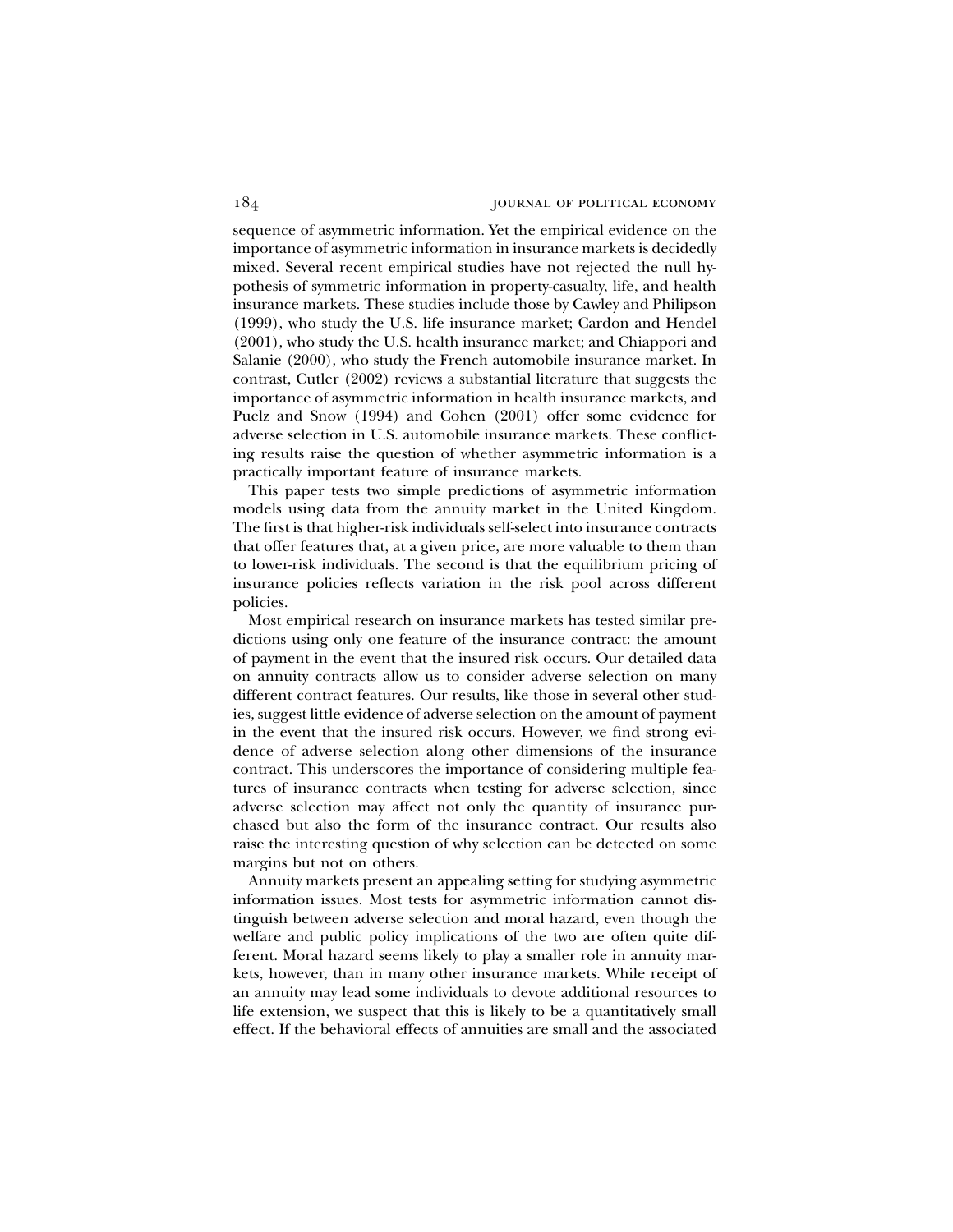moral hazard problems are limited, testing for asymmetric information in the annuity market provides a direct test for adverse selection.

Annuity markets are also of substantial interest in their own right. Mitchell et al. (1999) emphasize that annuities, which provide insurance against outliving one's resources, play a potentially important welfareimproving role for retirees. But in spite of the potential insurance value of annuity products for households that face uncertain mortality risks, voluntary annuity markets in both the United States and the United Kingdom are small. Adverse selection has often been suggested as a potential explanation for the limited size of these markets, for example, by Brugiavini (1993) and others.

This paper is divided into five sections. Section I describes the general operation of annuity markets, with particular reference to the United Kingdom, and summarizes how the theoretical predictions of asymmetric information models can be tested in annuity markets. Section II describes the data set that we have obtained from a large U.K. insurance company. Section III reports our findings on the relationship between mortality patterns and annuity product choice, using hazard models to relate annuitant mortality patterns to annuity product characteristics. Section IV investigates the pricing of different annuity products, using hedonic models to confirm that annuity pricing is consistent with our estimates of mortality differences across different annuity policies. Section V summarizes our findings and considers alternative interpretations of the results.

# **I. Background on Annuities and Testing for Asymmetric Information**

#### *A. Overview of the Annuity Market*

An annuity is a contract that pays its beneficiary, the annuitant, a prespecified amount for as long as he or she is alive. It thus insures the annuitant against the risk of outliving accumulated resources. From the insurer's standpoint, high-risk annuitants are those who are likely to live longer than their observable attributes, such as age, would otherwise suggest. Yaari (1965) documented the welfare-improving role of annuities for individuals facing uncertain mortality. In light of this, the small size of the voluntary annuity markets in the United States and the United Kingdom has puzzled many researchers. Friedman and Warshawsky (1990) and Brown et al. (2001) offer several possible explanations, including bequest motives, the prevalence of annuitized publicsector social security programs and private defined-benefit pensions, and the potential need for buffer stock savings to pay for medical and long-term-care needs.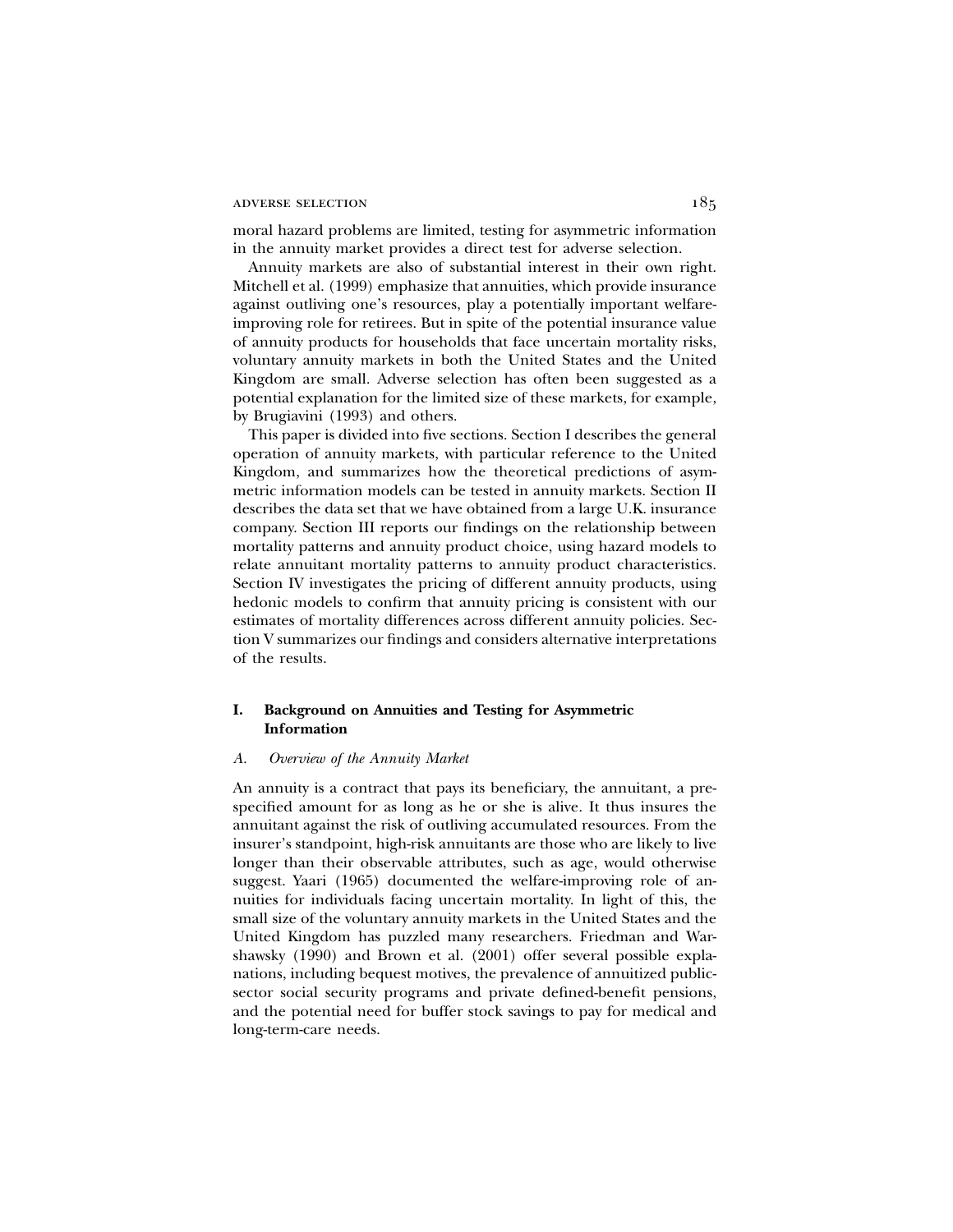Demand for annuities may also be low if the expected annuity payments for a typical individual are low relative to the annuity's premium. High administrative costs or insurance company profits may make annuities expensive in this sense. Adverse selection may also make annuities appear expensive for a typical individual in the population. If the typical annuitant is longer-lived than the typical individual in the population and annuities are priced to reflect the longevity of annuitants, then annuities will not be actuarially fair from the standpoint of typical individuals.

Several previous studies have reported indirect evidence of adverse selection in annuity markets, in contrast to the direct evidence that we present. The pricing of voluntary annuities in both the United States and the United Kingdom implies that, for a typical individual, the expected present discounted value of payouts is only 80–85 percent of the annuity's initial premium. Part of the divergence between the expected payout and the annuity's cost is due to administrative loads, but roughly half appears to be due to adverse selection. Indeed, mortality tables for voluntary annuitants in both nations suggest that life expectancy for a typical 65-year-old male voluntary annuitant is 20 percent longer than for a typical  $65$ -year-old male.<sup>1</sup>

While these mortality patterns are consistent with adverse selection into the annuity market, they do not provide evidence on the relationship between mortality rates and the type of annuity purchased. This relationship between product choice and ex post risk experience is the central prediction of theoretical models of insurance markets with asymmetric information. Our data permit what is to our knowledge the first direct investigation of this relationship. It is worth noting, however, that while we interpret our findings as supportive of the presence of adverse selection in private annuity markets, it is unlikely that this adverse selection, and the associated high effective prices for annuities, can fully explain the limited demand for voluntary annuities. Mitchell et al. (1999) show that for life cycle consumers with plausible risk aversion and mortality uncertainty and no annuity income, purchasing an annuity may raise lifetime expected utility, even if the expected present discounted value of payouts from the annuity is no more than 75 percent of the purchase price.

The United Kingdom provides a particularly rich setting for studying adverse selection since there are *two* separate annuity markets. One is a compulsory annuity market in which individuals who have accumulated savings in tax-deferred retirement saving accounts are required to

<sup>&</sup>lt;sup>1</sup> Murthi, Orszag, and Orszag (1999) and Finkelstein and Poterba (2002) present summary information and mortality comparisons for the U.K. annuity market. Brown, Mitchell, and Poterba (2002) present related information for the U.S. market.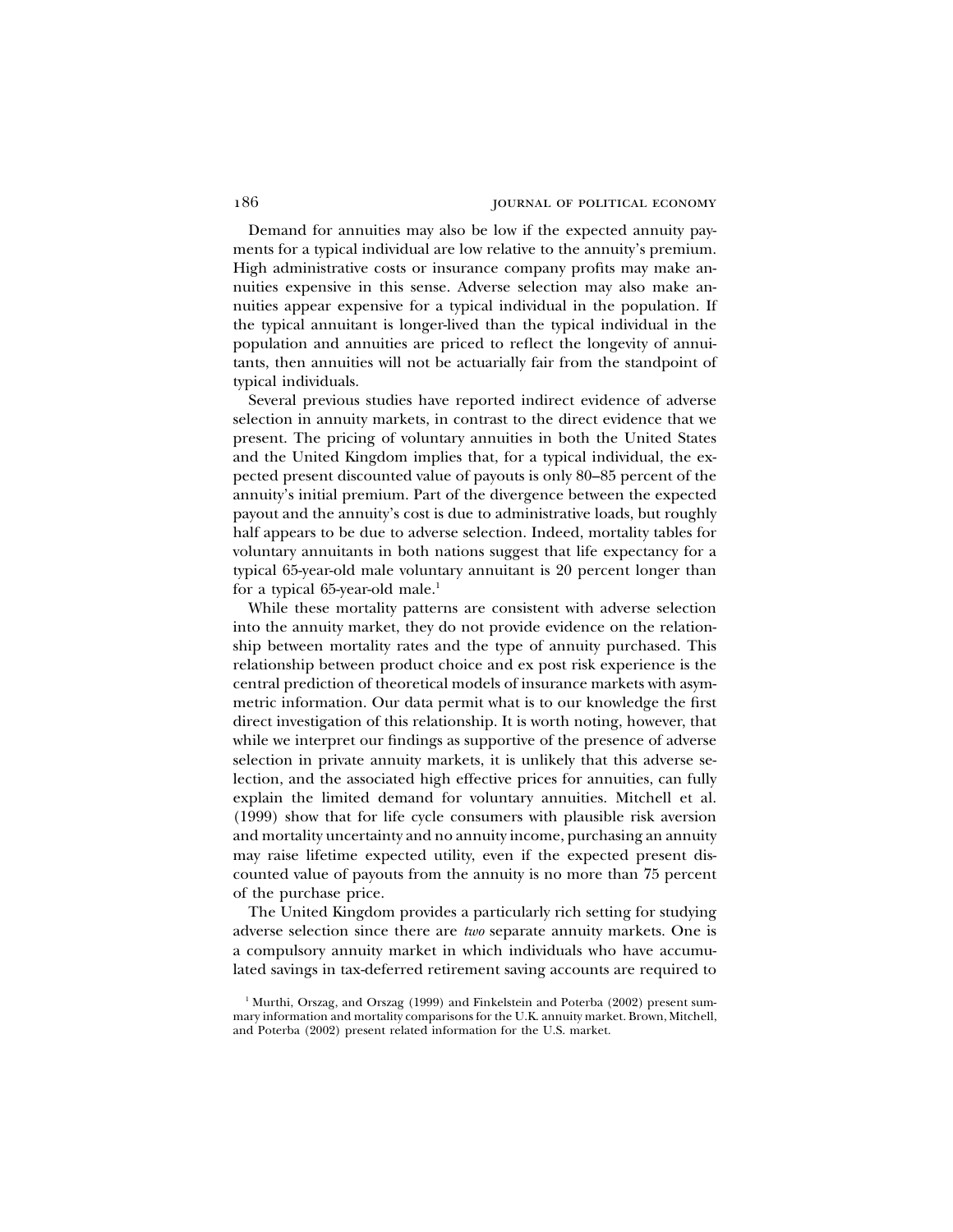annuitize a large portion of their accumulated balance. There is also a voluntary annuity market in which individuals with accumulated savings may purchase an annuity. Adverse selection is expected to operate differently in these two markets. In the voluntary market, low-risk individuals, those with high expected mortality, have the option of not buying at all. As a result, selection on the extensive margin, between annuitants and nonannuitants, should be larger in the voluntary market than in the compulsory market. Finkelstein and Poterba (2002) present evidence that adverse selection on this extensive margin, as measured by the average price of annuity contracts, is roughly half as great in the compulsory market as in the voluntary market. Because low-risk individuals can opt out of the voluntary market, however, the voluntary annuitant population will be more homogeneous than the population in the compulsory market. This could lead to more adverse selection across product types within the compulsory than the voluntary annuity market.

#### *B. Testing for Adverse Selection in the Annuity Market*

A central shared prediction of many models of asymmetric information, summarized in Chiappori (2000) and Chiappori and Salanie (2000), is that when observationally identical individuals are offered a choice from the same menu of insurance contracts, higher-risk individuals will buy more insurance. The intuition is straightforward. Since, at a given price, the marginal utility of insurance is increasing in risk type, higher-risk individuals will choose to purchase more insurance than lower-risk individuals who face the same set of options. Of course, this prediction, and any empirical test based on it, applies *conditional* on the characteristics of the individual observed by the insurance company and used in setting insurance prices. Chiappori (2000) provides a survey of existing empirical studies that have implemented this test for asymmetric information.

Most theoretical models of insurance market equilibrium investigate insurance contracts that vary only in terms of price and the amount of payout in the event of a claim. Most previous empirical studies, such as Cawley and Philipson (1999) and Chiappori and Salanie (2000), have similarly limited their focus to whether individuals whose insurance will make a greater payment in the event of a claim exhibit higher risk ex post. In practice, however, most insurance contracts are multidimensional, with several different features that affect the effective quantity of insurance provided. Our data allow us to test for self-selection on multiple policy dimensions.

We examine selection along three features of annuity policies that affect the effective quantity of insurance provided. One is the initial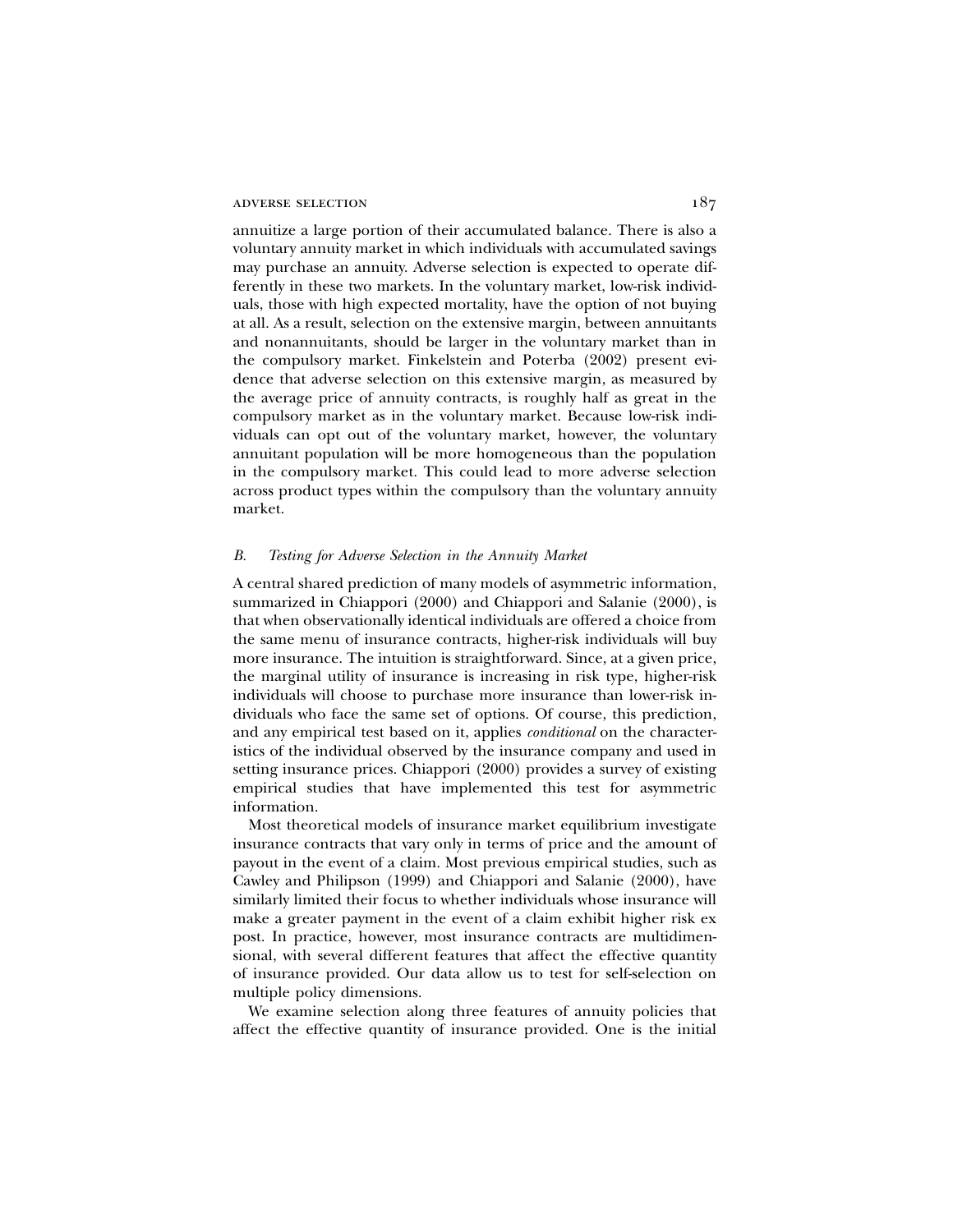annual annuity payment. This is the analogue of the payment in the event of a claim, or "quantity" in most stylized theoretical models and in previous empirical studies. It is straightforward to see that the amount of insurance is increasing in the initial amount of annuity payment.

The second feature is the annuity's degree of back-loading. A more back-loaded annuity is one with a payment profile that provides a greater share of payments in later years. Most annuities are nominal annuities, which pay out a constant nominal amount each period. With positive expected inflation, the expected real payment stream from such an annuity is declining over time. An escalating annuity, in contrast, provides a payment stream that rises at a prespecified nominal rate in each year. Annuities escalate at a nominal rate of anywhere from 3 to 8.5 percent per year in our data. Whether they offer rising real payouts depends on the expected rate of inflation. There are also real annuities, which pay out a constant real amount in each year. Their payouts are indexed to the price level. The payments from real annuities and from escalating annuities are both "back-loaded" relative to those from nominal annuities. A back-loaded annuity has more of its payments in later periods than an annuity with a flat payment profile. An annuitant with a longer life expectancy is more likely to be alive in later periods when the back-loaded annuity pays out more than the flat annuity. Such an annuitant therefore expects to gain more, at a given price, from a backloaded annuity than an annuitant with a shorter life expectancy.

The third feature of annuities that we focus on is whether the annuity may make payments to the annuitant's estate. Some annuities offer guarantee periods. The insurance company continues to make payments to the annuitant's estate for the duration of the guarantee period even if the annuitant dies before the guarantee period expires. Annuities with guarantee periods of one to 15 years are present in our data sample, although in the compulsory market, regulations forbid the sale of policies with guarantee periods of more than 10 years. "Capital protection" is another form of payment to the annuitant's estate. If at the date of the annuitant's death the cumulative sum of nominal annuity payments is less than the premium paid for the annuity, a capital-protected annuity pays the difference to the estate as a lump sum. Payments to the estate decrease the effective amount of insurance in a given annuity contract. In the extreme, for example, a 50-year guaranteed annuity purchased by a 65-year-old male offers effectively no insurance. Its payments will almost surely be the same as those from a 50-year bond. Similarly, an annuity that pays out more in the event of an early death, either with a guarantee period or with capital protection, is more valuable to a short-lived than to a long-lived individual.

All three of these features thus satisfy the single-crossing property: at a given price, the marginal value of each annuity product feature varies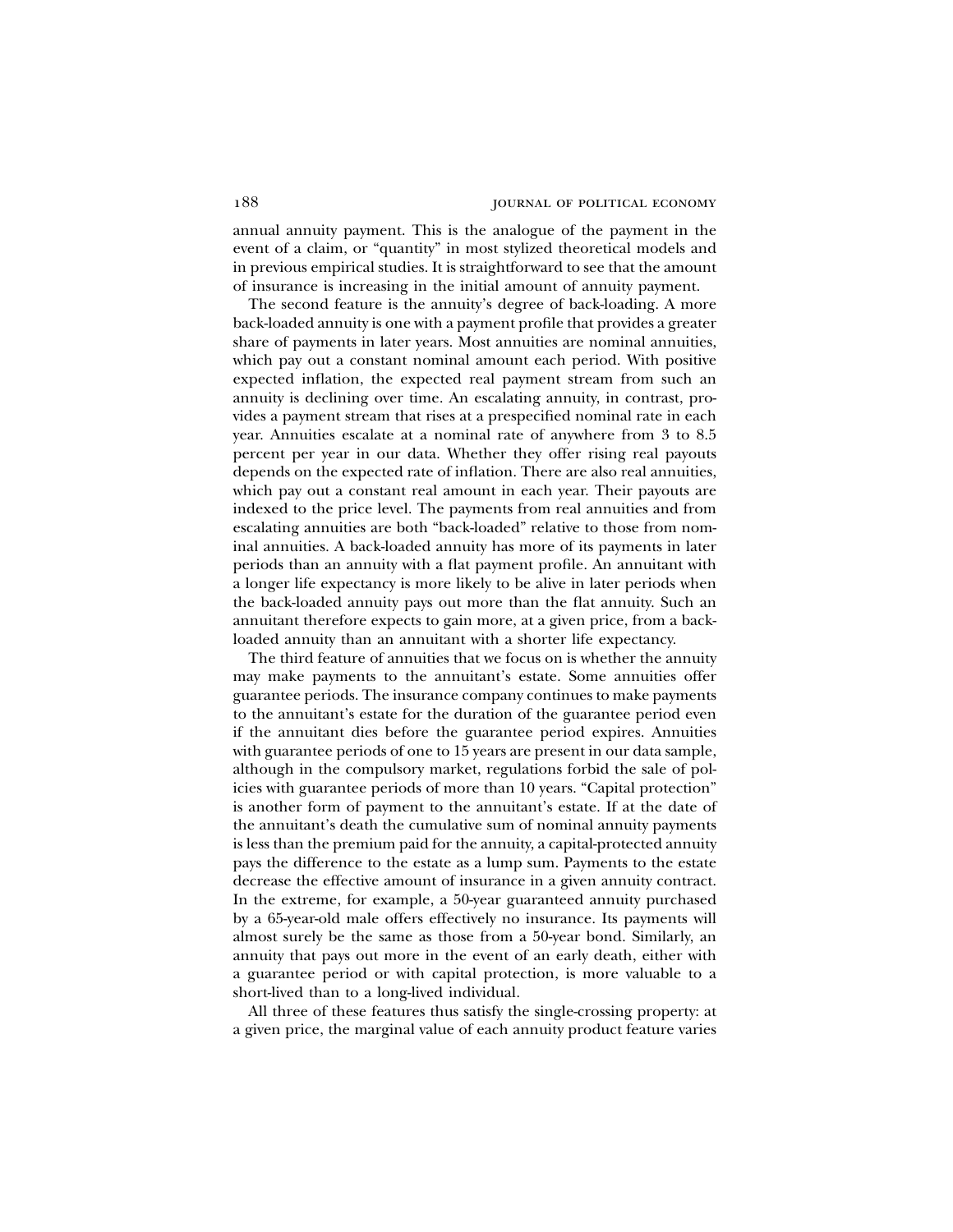monotonically with risk type. Theoretical models of equilibrium with adverse selection therefore make clear predictions about the relative mortality patterns of individuals whose annuities differ along these features. Those who buy back-loaded annuities should be longer-lived, conditional on observables, than other annuitants. Similarly, those who buy annuities that make payments to the estate should be shorter-lived, and those who buy annuities with larger initial annual payments should be longer-lived, conditional on what the insurance company observes about the insured, than other annuitants.

These selection patterns have implications for equilibrium pricing that we exploit in designing our second set of empirical tests. In particular, features of the annuity that are selected by high-risk types should be priced more highly than those purchased by low-risk types. Of course, if contracts are not exclusive, so that nothing prevents individuals from purchasing multiple insurance contracts, features selected by high-risk types can be priced higher only if these features cannot be replicated by purchasing a combination of lower-priced contracts. With exclusive contracts, this pricing prediction holds even if the feature is replicable with a combination of lower-priced features. Both back-loaded and nonguaranteed annuities satisfy the nonreplicability condition. Buyers who want a back-loaded annuity cannot replicate such an annuity by buying several less expensive nominal annuities, and someone who wants a nonguaranteed annuity cannot create one by purchasing multiple (cheaper) guaranteed policies. Similarly, within the class of guaranteed contracts, an individual cannot replicate a short guarantee period by buying several (cheaper) contracts with longer guarantee periods. Thus with or without excludability, under asymmetric information, backloaded annuities should be priced higher to reflect the fact that in equilibrium they are purchased by individuals who are longer-lived than the buyers of non-back-loaded annuities. Similarly, annuities that make payments to an estate should be priced lower than those that do not, to reflect the fact that in equilibrium they are purchased by shorterlived individuals.<sup>2</sup>

Our predictions with respect to pricing and mortality patterns in annuity markets with adverse selection would not emerge if information were symmetric.<sup>3</sup> Consider the case of policy back-loading. With sym-

<sup>&</sup>lt;sup>2</sup> If we also assume that annuities are exclusive contracts between the insurers and the insured, then models of insurance market equilibrium with asymmetric information also predict convex pricing: the marginal price of insurance rises with the size of the initial payment. We test this prediction below, even though we view the exclusivity condition as unlikely to be satisfied in annuity markets.

<sup>3</sup> Recent research by Chiappori et al. (2002) suggests that in some models with *symmetric* information—in particular when the price of insurance is marked up above expected claims—it might be possible to generate these same pricing and mortality patterns. The discussion here assumes that prices are not marked up above expected claims.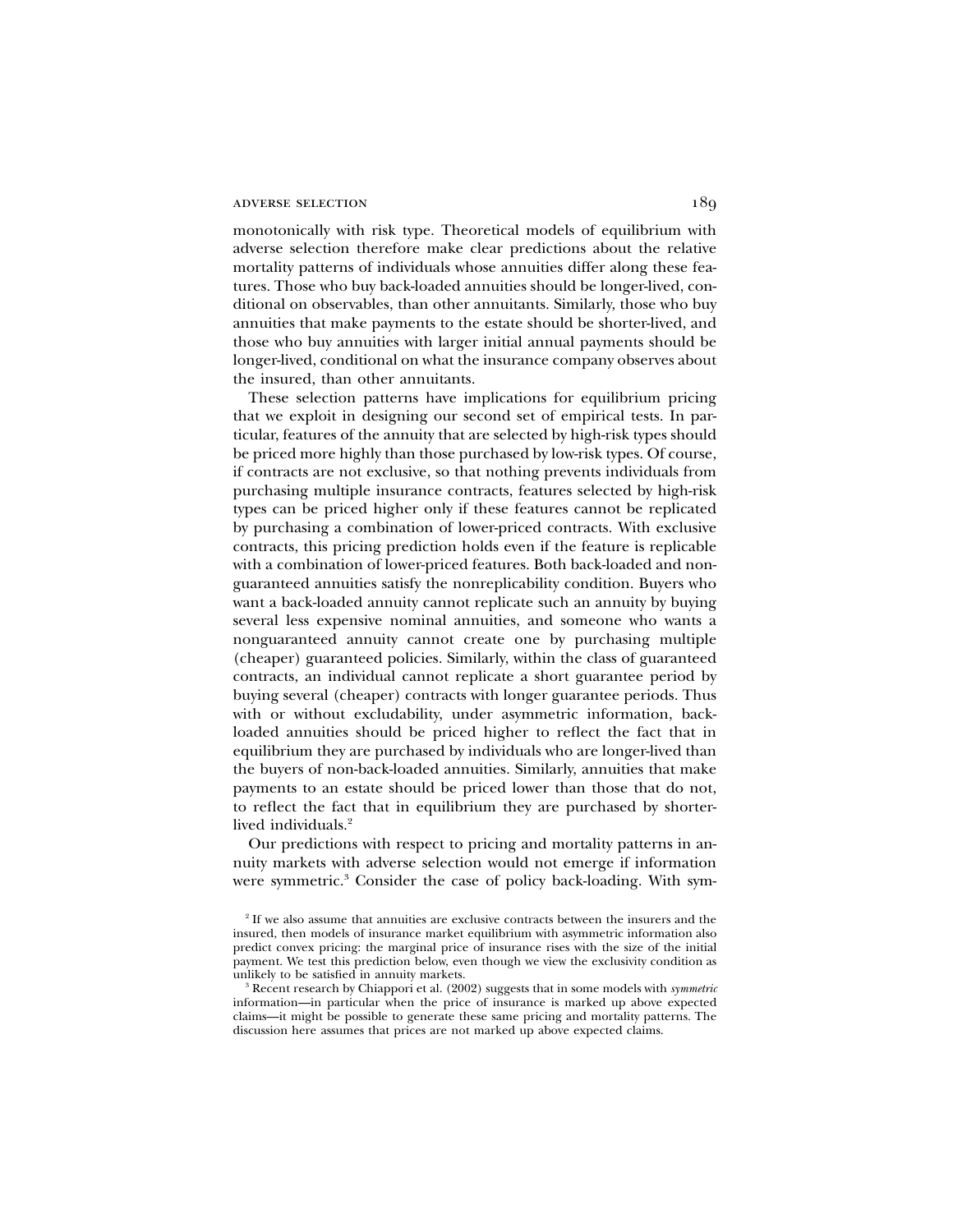metric information, a longer-lived annuitant has no incentive to buy an annuity with back-loaded payments. Whatever annuity he buys, the insurance company will adjust the price charged to reflect his individual mortality prospects. Since the price adjusts, any preference for an annuity of a given tilt will be influenced only by discount rates, not by mortality prospects. In the presence of asymmetric information, however, when the annuitant has private information that he is likely to be long-lived and he chooses to buy a particular annuity, the price does not adjust to account for his mortality prospects.

## **II. Data and Descriptive Statistics**

Our data set consists of information on the complete set of both compulsory and voluntary immediate annuities sold by a large U.K. annuity company over a 17-year period ending on December 31, 1998. The first year in our sample, 1981, was the first year in which the company sold both voluntary and compulsory annuities. At the end of the sample period, the firm was among the 10 largest sellers of new compulsory annuities in the United Kingdom.<sup>4</sup> We restrict our attention to annuities that insure a single life, as opposed to joint life annuities that continue to pay out as long as one of several annuitants remains alive. The mortality patterns of the single insured lives on each policy provide a straightforward measure of ex post risk type. Our sample includes 42,054 annuity policies.

Our data set includes almost everything that the insurance company knows about its annuitants. The only information that was suppressed to protect confidentiality was the annuitant's address and date of birth. We did, however, obtain information on the annuitants' birth month and year. We have detailed information on the type of policy purchased by the annuitant and on the annuitant's day of death, if the annuitant died before December 31, 1998.<sup>5</sup> The insurance company collects very little information—only age, gender, and address—about annuitants. In particular, it does not collect any information on the wealth, income, education, occupation, or other indicators of socioeconomic status, even though such factors might be related to mortality risk. The information collection practices at the firm we study are typical for insurance companies selling annuities in the United Kingdom. Moreover, like other firms in the market, it varies the annuity price on the basis of only age

<sup>4</sup> Information on the annuity market share of various U.K. insurance companies may be found at http://insider.econ.bbk.ac.uk/pensions/annuities/experiences/uk/q97s .htm.

<sup>&</sup>lt;sup>5</sup> Sample attrition is unlikely to be a problem in a data set of insurance company records of annuitants. Since premiums are paid up-front and the company must pay each annuitant regularly until he dies, annuitants are unlikely to leave the sample before they die.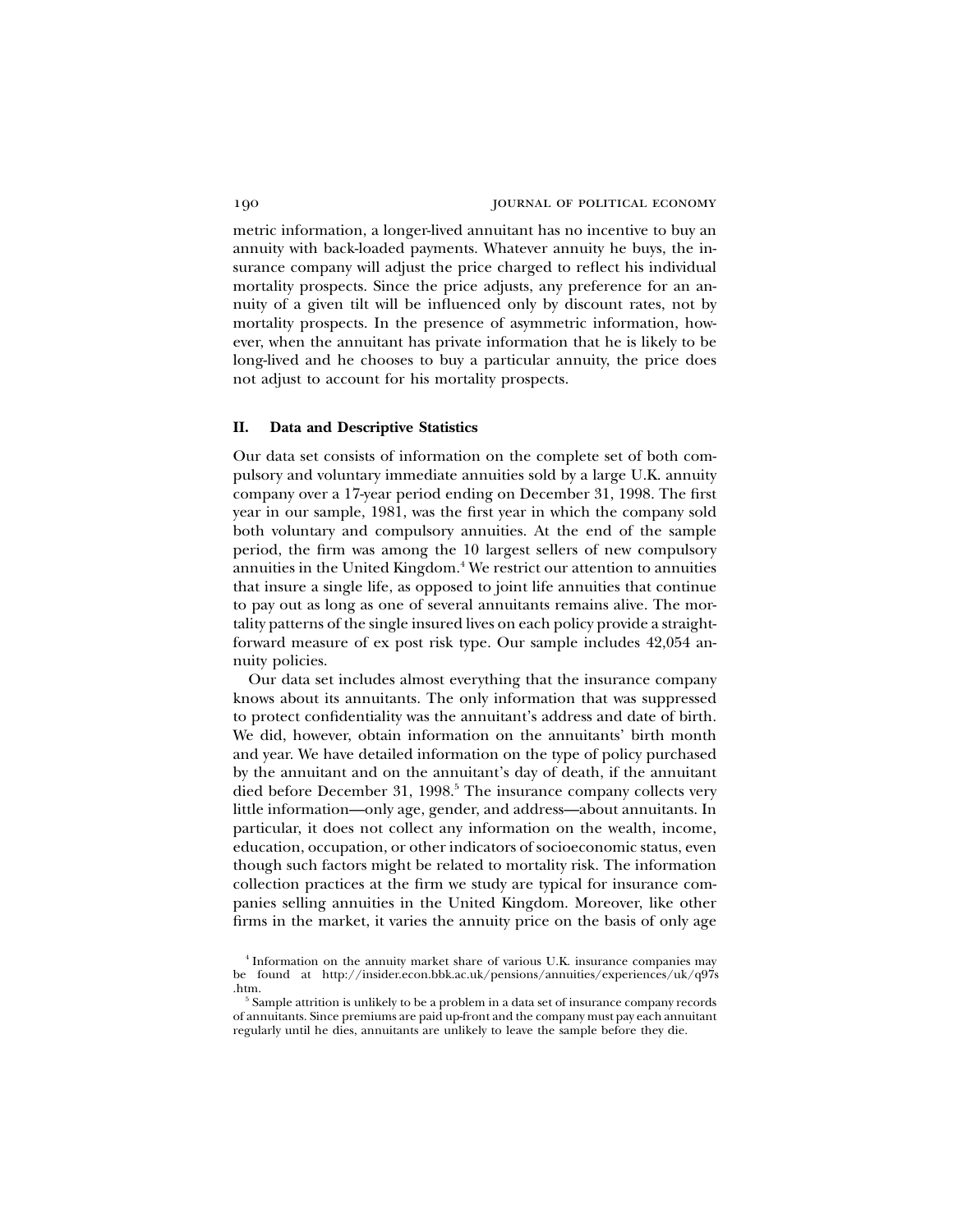#### adverse selection 191

TABLE 1

Overview of the Compulsory and Voluntary Annuities Sold by the Sample

Firm

|                                          | <b>Compulsory Market</b>                       | Voluntary Market |  |
|------------------------------------------|------------------------------------------------|------------------|--|
| Number of policies                       | 38,362                                         | 3,692            |  |
| Number of annuitants who                 | 6,311                                          | 1,944            |  |
| are deceased                             | $(16.5\%)$                                     | (52.7%)          |  |
| Number of annuitants who                 | 29,681                                         | 1,272            |  |
| are male                                 | $(77.4\%)$                                     | (34.5)           |  |
| Average age at purchase                  | 63.2                                           | 76.4             |  |
|                                          | <b>Back-Loaded Annuities</b>                   |                  |  |
| Number of policies that are              | 428                                            | 66               |  |
| index-linked                             | $(1.3\%)$                                      | $(3.5\%)$        |  |
| Number of policies that are              | 1,492                                          | 175              |  |
| escalating in nominal<br>terms           | $(3.9\%)$                                      | $(4.7\%)$        |  |
|                                          | Payments to Estate                             |                  |  |
| Number of policies that are              | 28,424                                         | 872              |  |
| guaranteed                               | $(74.1\%)$                                     | $(23.6\%)$       |  |
| Number of policies that are              | $\Omega$                                       | 843              |  |
| capital-protected                        |                                                | $(22.8\%)$       |  |
|                                          | Initial Annual Annuity Payments $(\texttt{f})$ |                  |  |
| Average initial payment                  | 1,151                                          | 4,773            |  |
| Median initial payment                   | 627                                            | 3,136            |  |
| Standard deviation of initial<br>payment | 1,929                                          | 5,229            |  |
| Average premium                          | 10,523                                         | 25,603           |  |

Note.—All monetary figures in the paper are in December 1998 pounds. The first index-linked policy was sold in February 1985; therefore, percentage of policies index-linked refers to percentage of policies sold since that date.

and gender, and not on the basis of the individual's geographic location.<sup>6</sup>

A fundamental issue in trying to infer marketwide phenomena such as adverse selection from data for a single firm concerns whether the firm is representative of the industry as a whole. Table 1 provides an overview of the characteristics of the compulsory and voluntary annuities sold by our sample firm. Our firm appears typical of the industry in terms of the relative magnitude of voluntary and compulsory sales, the differences in the average age and gender of compulsory compared to

<sup>&</sup>lt;sup>6</sup> The use of only a very limited set of characteristics in pricing annuities is somewhat puzzling given the large variations in mortality by geographic area or socioeconomic status, as well as the use of much richer information in the pricing of life insurance contracts in the United Kingdom. This is not due to any regulatory restrictions on characteristicbased pricing in annuity markets. Indeed, two years after the end of our sample period, the largest U.K. annuity company—Prudential—began offering compulsory annuities whose prices vary on the basis of the annuitant's health characteristics. Analyzing the determinants and consequences of such richer characteristic-based pricing in annuity markets may be a fruitful area for further work.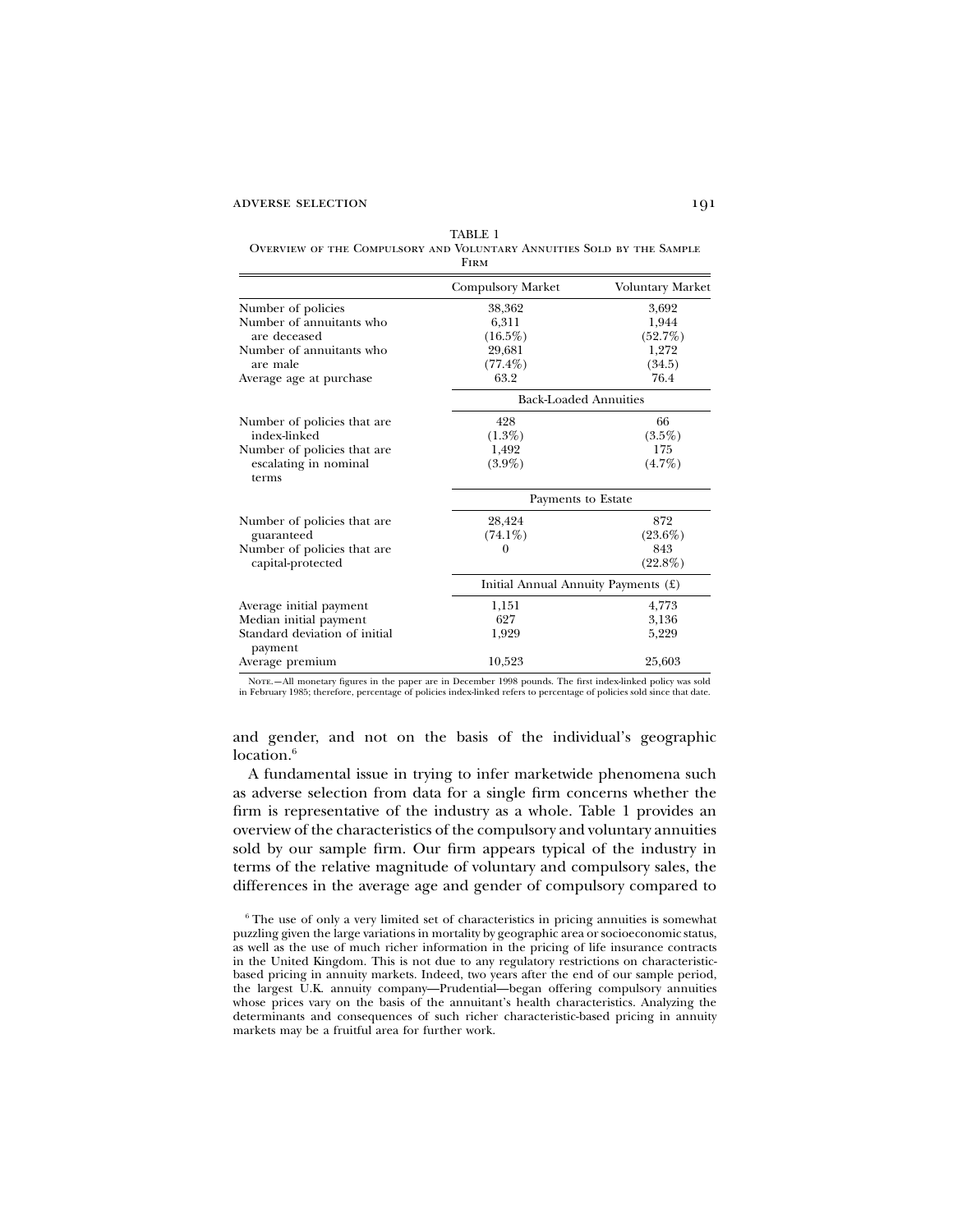voluntary annuitants, and the product mix of annuities sold.<sup>7</sup> In addition, in results not reported, we find that the age- and gender-specific survival probabilities for voluntary and compulsory annuitants in our firm match the industrywide survival patterns for these two groups of annuitants reported in Institute of Actuaries (1999*a*, 1999*b*). Using 1998 industrywide pricing data from Finkelstein and Poterba (2002), we also found that average prices for our sample firm's compulsory products in 1998 closely match the industrywide averages. Our sample size is too small to permit such comparisons in the voluntary market, where the firm sold only 10 annuities in 1998.

Trends in annuity sales for our sample firm mirror industrywide trends reported in the *Insurance Statistics Year Book* in the compulsory but not the voluntary market. In the former, our sample firm shows upward trends virtually identical to those of the industry as a whole in terms of new premiums issued each year and amount of annuity payments made each year. For example, both the industry as a whole and our sample firm experienced about a 7.5-fold increase in annuity payments between 1983 and 1997. This trend in part reflects the expansion in the late 1980s of the set of retirement savings plans that faced compulsory annuitization requirements. In the voluntary market, the sample firm experiences the same basic pattern as the industry of a general decline in new premiums and annual payments in the 1990s, although the exact timing is not the perfect match that it is in the compulsory market. Moreover, our firm experiences an abnormally high number of voluntary sales in 1984 and in 1985. Fortunately, our empirical findings on mortality and pricing in the voluntary market are not affected if we exclude sales in these two years. However, because about one-quarter of the voluntary policies in our data were sold in those two years, we are reluctant to generalize our findings from the sample firm to the voluntary market as a whole.<sup>8</sup> The compulsory market represents the quantitatively more important market, since it is roughly 10 times the size of the voluntary market both for our sample firm and for the industry.

#### **III. Annuitant Mortality and Annuity Product Choice**

#### *A. A Hazard Model Framework for Studying Annuitant Mortality*

We estimate mortality differences among different groups of annuitants using the discrete-time, semiparametric, proportional hazard model

<sup>7</sup> For the relevant industrywide data, see, respectively, the *Insurance Statistics Year Book* (Association of British Insurers), Banks and Emerson (1999), and Murthi et al. (1999).

<sup>8</sup> An earlier version of the paper (available on request) provides more detailed data comparing our sample firm with the industry at large.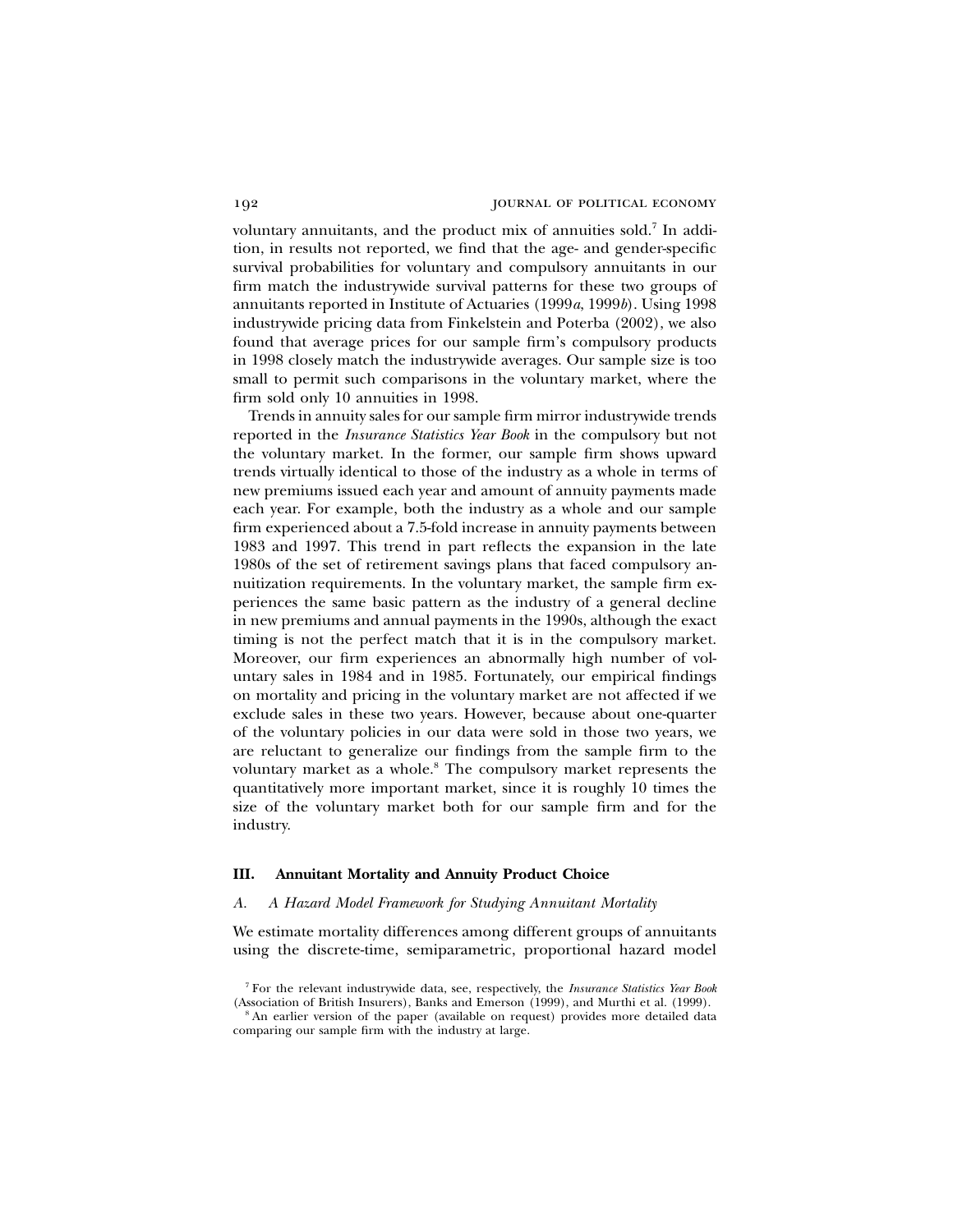used by Han and Hausman (1990) and Meyer (1990). Our duration measure is the length of time the annuitant lives after purchasing an annuity. We let  $\lambda(t, \mathbf{x}_{i}, \boldsymbol{\beta}, \lambda_{0})$  denote the hazard function, the probability that an annuitant with characteristics  $\mathbf{x}_i$  dies t periods after purchasing the annuity, conditional on living until *t*.

The proportional hazard model assumes that  $\lambda(t, \mathbf{x}_{i}, \boldsymbol{\beta}, \lambda_{0})$  can be decomposed into a baseline hazard  $\lambda_0(t)$  and a "shift factor"  $\phi(\mathbf{x}_i, \boldsymbol{\beta})$  as follows:

$$
\lambda(t, \mathbf{x}_{i}, \boldsymbol{\beta}, \lambda_{0}) = \phi(\mathbf{x}_{i}, \boldsymbol{\beta})\lambda_{0}(t). \qquad (1)
$$

The baseline hazard,  $\lambda_0(t)$ , is the hazard when  $\phi(\cdot) = 1$ . The function  $\phi$ ( $\phi$ ) represents the proportional shift in the hazard caused by the vector of explanatory variables  $\mathbf{x}$ , with unknown coefficients  $\beta$ . We restrict the effects of the explanatory variables (**x***<sup>i</sup>* ) to be duration-independent.

We adopt one of the common functional forms for  $\phi(\cdot)$ ,  $\phi(\mathbf{x}; \beta)$  =  $\exp(\mathbf{x}/\boldsymbol{\beta})$ . The proportional hazard model is then written as

$$
\lambda(t, \mathbf{x}_{i}, \boldsymbol{\beta}, \lambda_{0}) = \exp(\mathbf{x}_{i}^{\prime} \boldsymbol{\beta}) \lambda_{0}(t). \tag{2}
$$

We model the baseline hazard  $\lambda_0(t)$  nonparametrically as a step function. This allows us to avoid imposing any restrictive functional form assumptions. We have 17 years of data and we allow for 17 annual, discrete, time periods. If we let  $\delta_t = \int_0^t \lambda_0(s) ds$  denote the integrated baseline hazard, the proportional hazard model in (2) becomes

$$
\lambda(t_i; \mathbf{x}_i, \boldsymbol{\beta}, \delta) = 1 - \exp\left[\exp\left(\mathbf{x}_i'\boldsymbol{\beta}\right)(\delta_t - \delta_{t+1})\right].\tag{3}
$$

Models in which the hazard function is given by (3) can be estimated by maximum likelihood, with the log likelihood function given by

$$
\ln(L) = \sum_{i=1}^{n} (1 - c_i) \ln[\lambda(t_i; \mathbf{x}_{i}, \boldsymbol{\beta}, \alpha)] - \int_{0}^{t} \lambda(s_i; \mathbf{x}_{i}, \boldsymbol{\beta}, \alpha) ds, \quad (4)
$$

where  $c_i$  is an indicator variable that equals one if individual *i* survives until the end of our sample period and zero otherwise. In our data set, 84 percent of the compulsory annuitants and 47 percent of the voluntary annuitants survived until the end of our sample.

We estimate hazard models for annuitant deaths as a function of all the known characteristics of the annuitants and their annuity policies. We estimate separate models for annuitants in the voluntary and compulsory markets. In all the hazard models we include indicator variables for the age at purchase of the annuity (in five-year intervals), the year of purchase of the annuity, and the gender of the annuitant. We also include indicator variables for the frequency of annuity payments.

Our main covariates of interest are three annuity policy characteristics: the degree of back-loading, the presence of payments to the estate,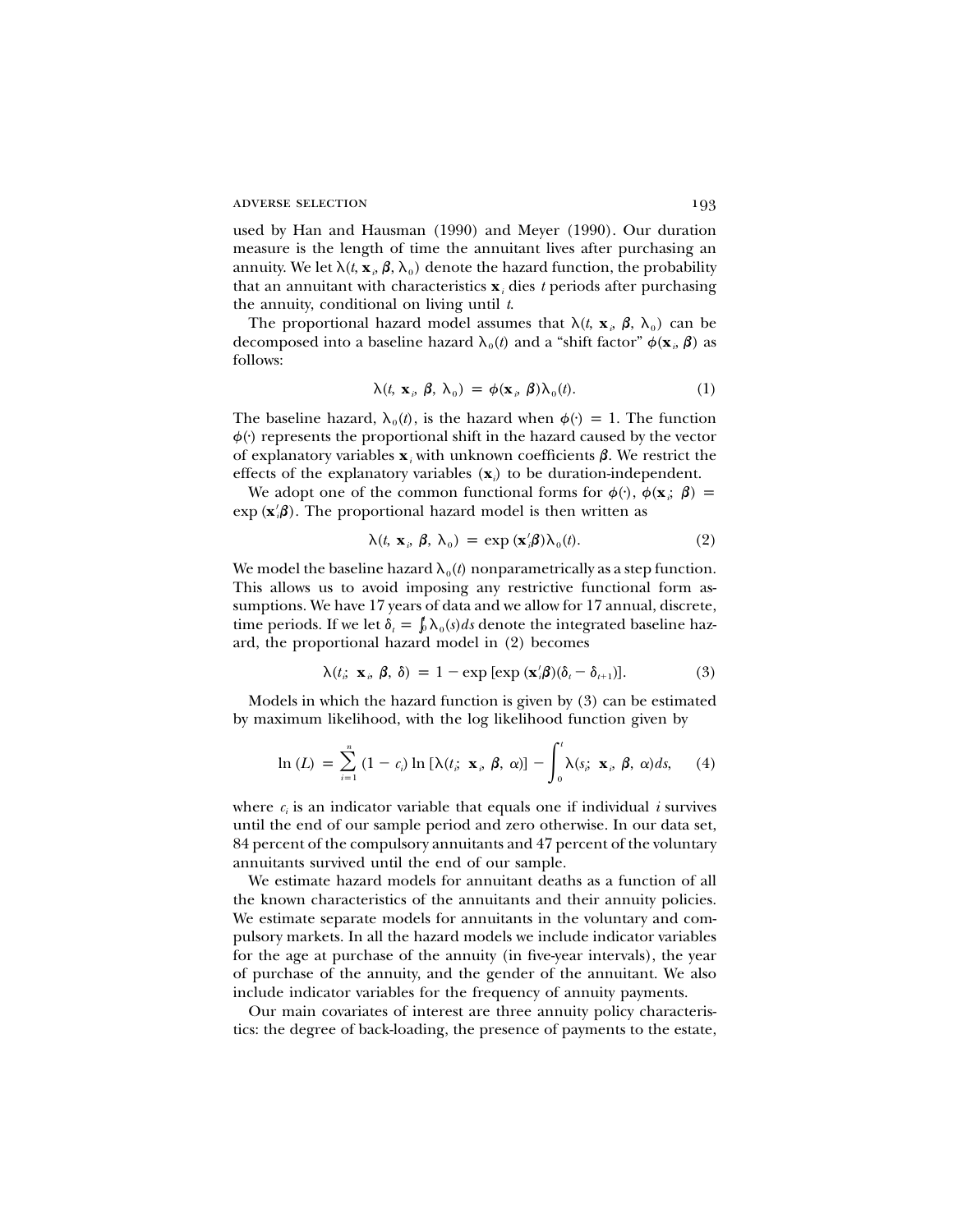and the initial annual annuity payment. Under the null hypothesis that there is symmetric information in the annuity market, the coefficients on these variables will be zero. Our key empirical test focuses on whether these covariates have nonzero coefficients and whether their sign is that predicted by asymmetric information theory.

We include two indicator variables to capture the degree of annuity back-loading. One is an indicator for whether payments are indexed to inflation, and the other is an indicator for whether payments are escalating in nominal terms. Nominal annuities are the omitted category. The asymmetric information theory described above suggests that individuals who buy index-linked or escalating annuities should be longerlived than those who buy nominal annuities. They should therefore have a lower mortality hazard, and so the predicted coefficients on the indicator variables for index-linked and for escalating in the hazard model are negative. We cannot predict the relative magnitude of these two coefficients since the relative amount of back-loading in an escalating and indexed annuity depends on the degree of escalation and the rate of expected inflation.

We also include two indicator variables to capture payments to the estate. One is for whether the annuity is guaranteed, and the other is for whether the annuity is capital-protected. An annuity cannot be both guaranteed and capital-protected. The omitted category includes annuities that do not make any payments to the estate. The asymmetric information theory described above predicts that individuals who buy annuities with more payments to the estate will be shorter-lived (i.e., have a higher mortality hazard rate) than those who buy annuities that do not make any such payments. The predicted coefficients on the indicator variables for guaranteed and capital-protected in the hazard model are therefore positive. The theoretical models do not offer a prediction concerning the relative longevity of guaranteed and capitalprotected annuitants since there is no clear measure of which is relatively more attractive to someone with mortality that diverges from the population average.

Finally, we include one other annuity product characteristic that satisfies the single-crossing property and along which we might therefore observe self-selection: the initial annual annuity payment. This variable corresponds to the amount that would be paid out in life insurance in the event of death or the amount that would be paid out from an automobile insurance policy in the event of an accident. The asymmetric information theory described above predicts that individuals who will receive greater payments in the event of a claim will be longer-lived than those who face smaller payments. The predicted coefficient on the payment variable in the hazard model is therefore negative.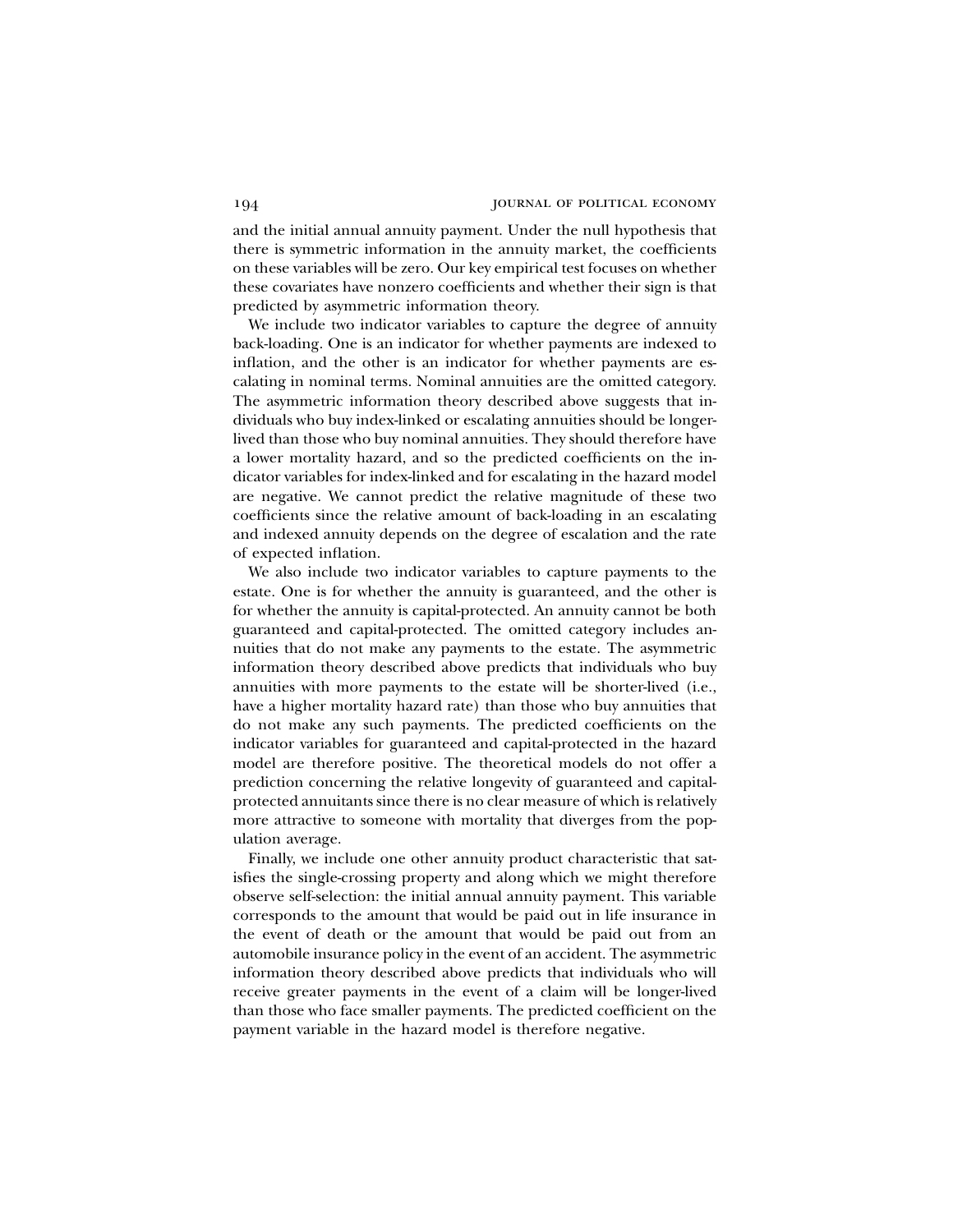TABLE 2 Selection Effects and Annuity Product Characteristics

|                                | <b>ESTIMATES FROM HAZARD</b><br><b>MODEL OF MORTALITY</b><br>AFTER PURCHASING<br>AN ANNUITY |                            | <b>ESTIMATES FROM LINEAR</b><br>PROBABILITY MODEL OF<br>PROBABILITY OF DYING<br>WITHIN FIVE YEARS |                               |
|--------------------------------|---------------------------------------------------------------------------------------------|----------------------------|---------------------------------------------------------------------------------------------------|-------------------------------|
| <b>EXPLANATORY</b><br>VARIABLE | Compulsory<br>Market<br>(1)                                                                 | Voluntary<br>Market<br>(2) | Compulsory<br>Market<br>(3)                                                                       | Voluntary<br>Market<br>(4)    |
| Index-linked                   | $-.839***$<br>(.217)                                                                        | $-.894**$<br>(.358)        | $-.053***$<br>(.019)                                                                              | $-.185***$<br>(.050)          |
| Escalating                     | $-1.085***$                                                                                 | $-1.497***$                | $-.072***$                                                                                        | $-.152***$                    |
| Guaranteed                     | (.113)<br>.019                                                                              | (.253)<br>$.216***$        | (.010)<br>$.007*$                                                                                 | (.030)<br>$.046***$           |
| Capital-protected              | (.029)<br>.                                                                                 | (.060)<br>.056<br>(.051)   | (.004)<br>$\cdots$                                                                                | (.016)<br>$.064***$<br>(.016) |
| Payment (£100s)                | $-.003***$<br>(.0006)                                                                       | $.001**$<br>(.0004)        | $-.0003***$<br>(.0001)                                                                            | $.0003***$<br>(.0001)         |
| Male Annuitant                 | $.640***$<br>(.039)                                                                         | $.252***$<br>(.051)        | $.044***$<br>(.005)                                                                               | $.044***$<br>(.014)           |
| <b>Observations</b>            | 38,362                                                                                      | 3,692                      | 24,481                                                                                            | 3,575                         |
| Number of deaths in<br>sample  | 6,311                                                                                       | 1,944                      | 2,693                                                                                             | 822                           |

Norr.—Cols. 1 and 2 report estimates from Han-Hausman discrete-time, semiparametric proportional hazard models<br>on the full sample. These are estimated using 17 annual discrete time intervals. Baseline hazard parameters are reported. Cols. 3 and 4 report estimates from a linear probability model of the probability of dying within five years of purchase; these models are estimates on the sample of individuals who purchased their annuity in 1993 or earlier, so that all observations are uncensored. All regressions include, in addition to the covariates shown above, indicator variables for five-year intervals for age at purchase, indicator variables for year of purchase, and indicator variables for the frequency of payments. Standard errors are in parentheses. The omitted category for the "back-loaded" dummies<br>(index-linked and escalating) is nominal annuities. The omitted category for the guarantee feature dummies (

and capital-protected) is not guaranteed and not capital-protected. \* Statistically significant at the 10 percent level.

\*\* Statistically significant at the 5 percent level.

\*\*\* Statistically significant at the 1 percent level.

# *B. Basic Results on Annuity Choice and Mortality Patterns*

Table 2 presents estimates of the hazard model in equation (3). Columns 1 and 2 report our core hazard model estimates for the compulsory and voluntary markets, respectively. The results closely match our theoretical predictions of self-selection under asymmetric information. To ascertain whether our mortality estimates are sensitive to the hazard model framework, we also estimated simple linear probability models of whether annuitants who bought annuities at least five years before the end of our sample period died within the first five years after their purchase. The results, which are reported in columns 3 and 4 of table 2, show the same mortality patterns across products as the hazard models. Given the similarity of the findings, our discussion of the findings focuses on the hazard model specifications in columns 1 and 2. Finkelstein and Poterba (2000) describe the robustness of the findings in table 2 to a number of other alternative specifications.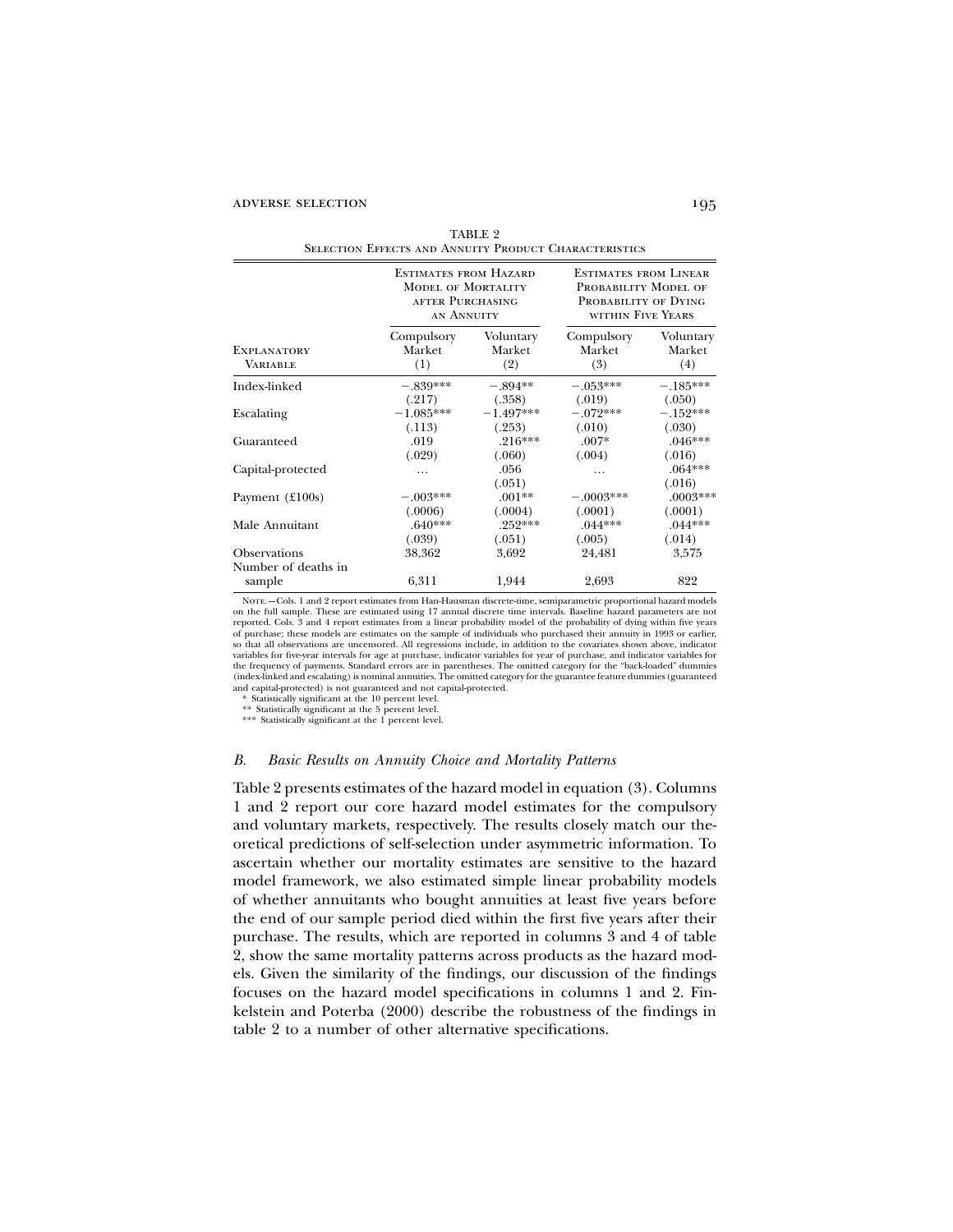In both the compulsory and the voluntary markets, there is strong evidence that individuals who buy more back-loaded annuities are longer-lived. The coefficients on indicator variables for index-linked and escalating annuities are negative and statistically significant at the 1 percent level in both markets. These findings suggest that, all else equal, individuals who buy these annuities have a lower mortality hazard rate than individuals who buy level nominal annuities.

There is also evidence that voluntary annuitants who buy annuities that make payments to the estate are shorter-lived than annuitants whose annuities do not make such payments. The coefficient on the indicator variable for guaranteed payouts is positive. Individuals who buy guaranteed annuities have higher hazards, and hence are shorter-lived, than observationally similar individuals who buy nonguaranteed, non-capitalprotected annuities. This coefficient is statistically significantly different from zero. Additionally, the coefficient on the indicator variable for a capital-protected annuity has the expected positive sign, although it is not statistically significantly different from zero. The positive sign indicates that individuals who buy these annuities are shorter-lived than observationally similar individuals who buy nonguaranteed, non-capitalprotected annuities.

In the compulsory market, although the results suggest that individuals who buy guaranteed annuities are shorter-lived than individuals who buy nonguaranteed annuities, we are unable to reject the null hypothesis of no difference at standard statistical confidence levels. However, in the compulsory market there is sufficient sample size to allow us to look separately at hazard rates by length of guarantee period. Of the 28,424 annuitants in the compulsory market who purchased guaranteed annuities, 24,173 purchased five-year guaranteed annuities and 4,150 purchased 10-year guaranteed annuities. The remainder, less than 0.5 percent of the annuitants, purchased guarantees of other lengths. In results not reported here, we find that although guaranteed annuitants as a group are not significantly shorter-lived than nonguaranteed annuitants, annuitants with 10-year guarantee periods, the longest in the compulsory market, are significantly shorter-lived than annuitants with nonguaranteed annuities. We also find that the hazard increases monotonically from no guarantee period to five years to 10 years and that the mortality differences between individuals with five- and 10-year guarantee periods are also statistically significantly different from each other. These results are consistent with models of adverse selection.<sup>9</sup>

Table 2 also provides evidence that in the compulsory market, but

<sup>&</sup>lt;sup>9</sup> Small sample sizes preclude us from testing similar predictions for selection by degree of back-loading or by amount of escalation for escalating annuities in the compulsory market, or for selection by length of guarantee period or amount of escalation in the voluntary market.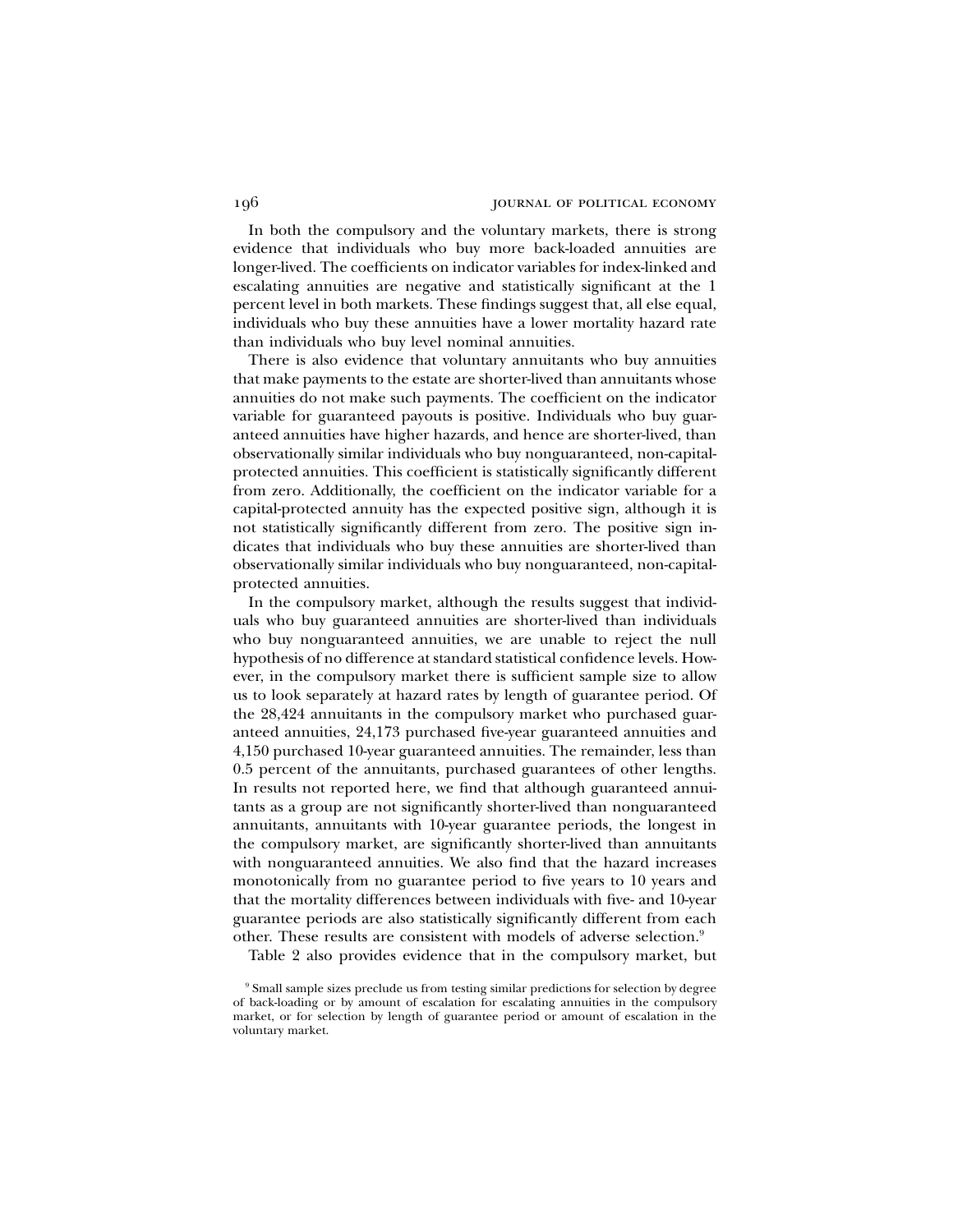not in the voluntary market, annuitants with a higher initial annual payment are longer-lived than annuitants with a lower initial annual payment. The result in the compulsory market is consistent with adverse selection. These results are broadly consistent with marketwide data on the relationship between the size of the annuity and the mortality of the annuitant. For example, the Institute of Actuaries (1999*a*, 1999*b*) reports that those who buy larger compulsory annuity policies tend to live longer than those who buy smaller policies, but that no such relationship is discernible in the voluntary market. The reason may be that voluntary annuitants are drawn to a substantial extent from the highest wealth strata of the population and that the variation in mortality rates by wealth within this group is limited.

The findings of statistically significant mortality differences associated with back-loaded and guaranteed annuities allow us to reject the null hypothesis of symmetric information. In rejecting the null, we reject the hypothesis that these annuity policy characteristics are uncorrelated with unobservable predictors of the individual's mortality. Indeed, our results suggest that there are unobserved aspects of the individual's mortality risk that are correlated with the individual's choice of annuity contract. Since indicator variables for various aspects of this choice are the explanatory variables in our hazard models, the correlation between these variables and the unobserved mortality heterogeneity makes it impossible to give a causal or structural interpretation to the coefficients on these covariates.

It may nevertheless be of interest to comment on the relative magnitude of different coefficients. These relative magnitudes indicate the degree of correlation between particular contract choices and the unobserved mortality heterogeneity rather than the causal impact of specific contract choices on subsequent mortality experience. The coefficients suggest substantial mortality selection based on annuity back-loading, some mortality selection based on payments to the estate, and very little—if any—selection based on the initial annual annuity payment. For example, in both the voluntary and the compulsory markets, the coefficient estimates indicate that the mortality differences between back-loaded and non-back-loaded annuitants are larger than the mortality differences between male and female annuitants. Mortality differences between guaranteed and nonguaranteed annuitants in the voluntary market are only slightly smaller than mortality differences between male and female annuitants in the voluntary market.

In contrast, it should be emphasized that in both the voluntary and the compulsory annuity markets, the estimated mortality differences across annuitants with different amounts of initial annual payment are small both in absolute terms and compared to the magnitude of the effect of other annuity features on mortality. For example, in the com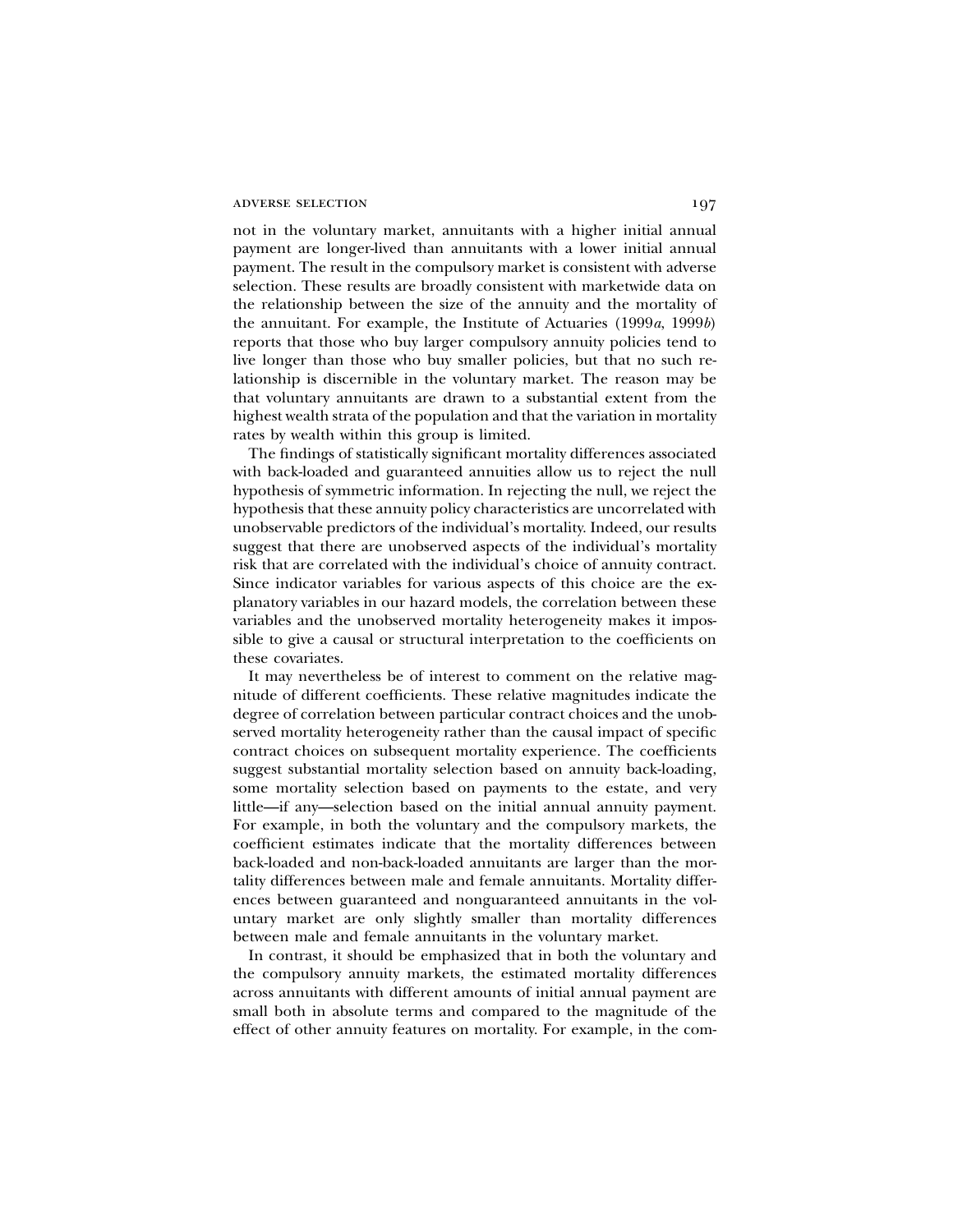pulsory market, a one-standard-deviation increase in the amount of the initial annuity payment is associated with only a 5 percent decrease in the mortality hazard. The difference between being male and being female, by comparison, is associated with a 64 percent shift in the mortality hazard. In the compulsory market, our findings support selection on the annuity payment in the direction predicted by asymmetric information theory, but the coefficient estimate suggests that the mortality differences are not substantively important. In the voluntary market, the selection on the annuity payment has the opposite sign than that predicted by asymmetric information theory and again is substantively trivial.

These findings of little, if any, selection on the initial annuity payment are consistent with results obtained by Cawley and Philipson (1999) for life insurance and by Chiappori and Salanie (2000) for auto insurance. Each of these papers examines only one potential characteristic of the insurance contract along which selection can occur. In the first study it is the amount paid in the event of death, and in the second it is whether the individual has more than the legally required minimum level of insurance. Both of these variables are similar to the initial annual payment in the annuity context. While our results, like those in the other studies, suggest little selection on this variable, they suggest substantial screening on other margins of insurance policy choice. The finding of little selection on the annuity payment is particularly surprising because if higher-wealth households are inclined to purchase larger annuities and if life expectancy is an increasing function of wealth, this alone should generate a negative correlation between the size of the annuity payment and the mortality hazard.

## **IV. Pricing Differences across Annuity Products**

The foregoing results suggest relationships between annuity product characteristics and annuitant mortality. We now consider the relationship between these characteristics and annuity prices. If annuitants selfselect among insurance products on the basis of private mortality information, then equilibrium prices on different annuity features should adjust to reflect feature-specific average mortality.

#### *A. Calculating Annuity Prices and the "Money's Worth" Concept*

The effective price of an annuity is the differential between the premium paid to purchase the annuity and the expected present discounted value of annuity payouts. The price is therefore one minus the annuity's "money's worth," which earlier studies such as Mitchell et al. (1999) have defined as the expected present discounted value of annuity pay-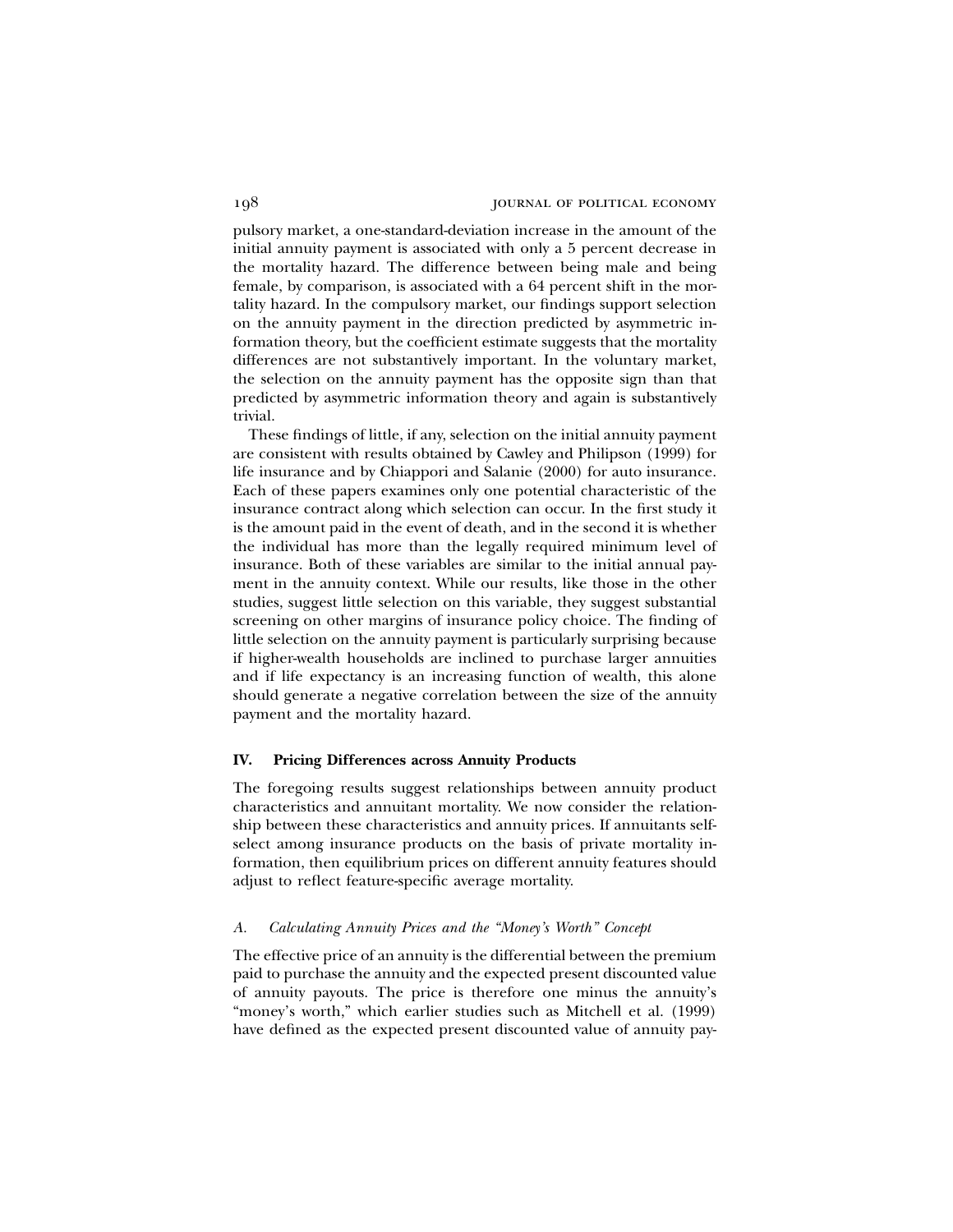### adverse selection 199

outs divided by the initial premium. We compute the expected present discounted value of future payouts using the mortality rates that apply to a typical individual in the population. The money's worth for an actuarially fair annuity is unity, and it has an effective price of zero. Money's worth values may be less than one, and effective prices may be positive, when there are administrative costs associated with the annuity policy or if the insurer prices the policy to reflect lower mortality rates among the individuals buying the annuity than among the population at large.

If the individuals who buy annuity product *j* are, on average, longerlived than individuals who buy annuity product *k* and if an insurance company's costs and markup are the same across products, then a given premium should in equilibrium purchase a lower payment stream for product *j* than for product *k*. From the standpoint of an individual facing a given mortality table, product *j* should have a lower expected present discounted value of payments, and hence a higher price, than product *k*.

The money's worth of a nominal, nonguaranteed annuity can be computed as

$$
MW_{NOM} = \frac{\sum_{t=1}^{T} [(A \times S_t)/\Pi_{j=1}'(1+i_j)]}{P}.
$$
 (5)

In this expression, *A* denotes the payment per period from the nominal annuity,  $P$  denotes the initial premium payment,  $S_t$  denotes the probability that the annuitant survives until payment period  $t$ , and  $i<sub>i</sub>$  denotes the expected nominal short-term interest rate at time period *j*. This formula is easily adjusted, as in Finkelstein and Poterba (2002), for the case of index-linked or escalating annuities and for annuities that make payments to the annuitant's estate. In our calculations for inflationindexed annuities, we use data on the expected rate of inflation, as reported by the Bank of England, on the day of the annuity purchase.

We calculate the money's worth value for each annuity in our data set using a common mortality table, the U.K. population cohort mortality table provided by the Government Actuaries' Department. This mortality table provides current and projected future mortality rates by age and sex, and we use the relevant rates for each annuitant in our data set. In each case, we use mortality tables from the year in which the annuity was purchased. For example, for a 65-year-old male who purchased an annuity in 1985, we use the department's 1985 mortality table; this table includes projections for future mortality rates for 65 year-olds in that year. In practice, these projections have turned out to be reasonable. For example, a 65-year-old man in 1985 was projected to have a 7.8 percent mortality rate in 1998 (when he would be 78); in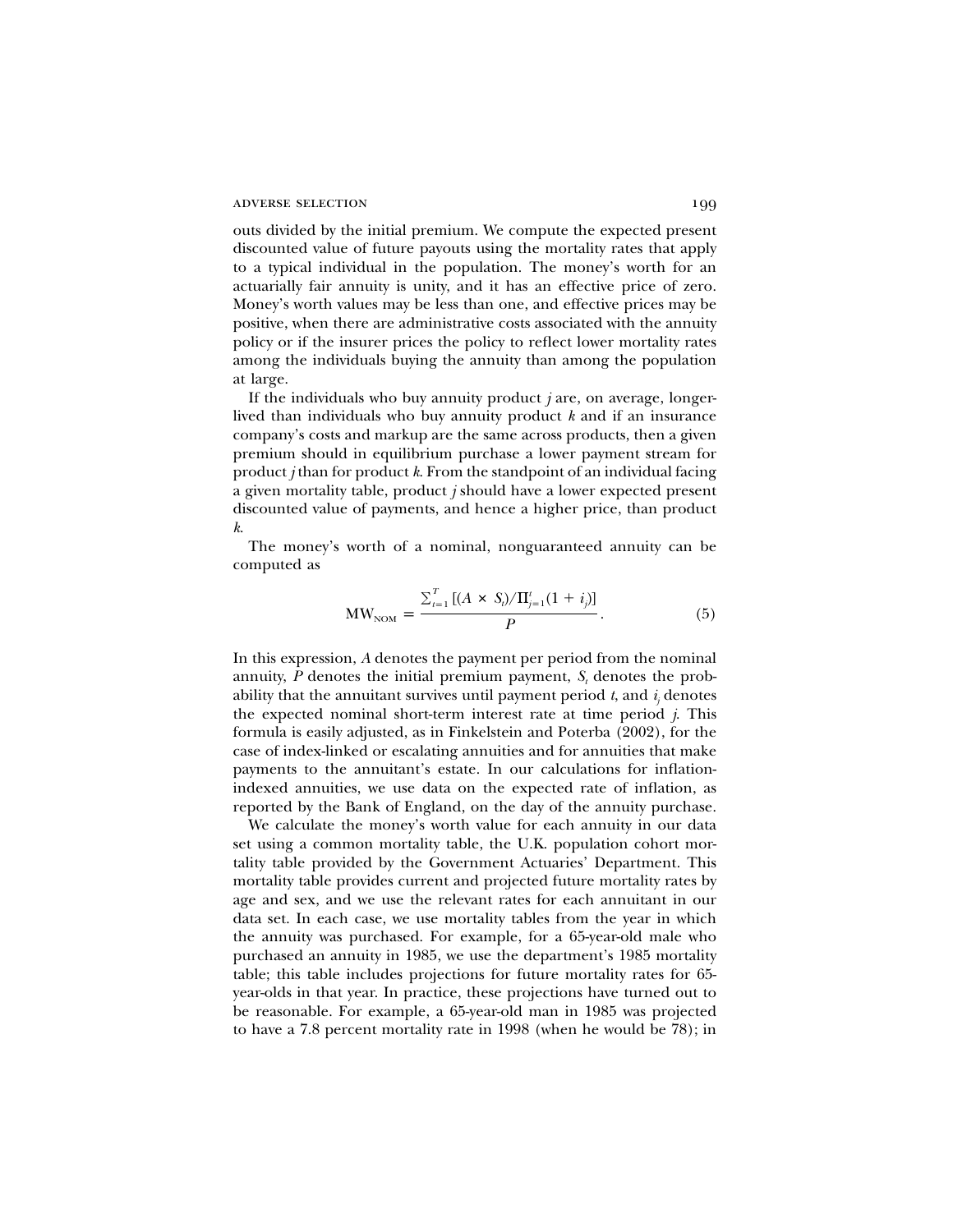practice, in 1998, the mortality rate for 78-year-old males was 7.5 percent. More generally, the ratio of actual mortality in 1998 to projected mortality in 1985 for men and women who were 65 and 75 in 1985 ranged from 0.96 to 1.04. Other studies, such as the Institute of Actuaries (1999*a*), more generally support the accuracy of historical projections of future mortality rates.

To discount future annuity payouts, we would ideally like to use discount rates that correspond to the assets in the insurer's investment portfolio. At the end of our sample period, roughly three-quarters of our sample firm's annuity assets were held in nominal government bonds, with one-quarter in corporate bonds. We therefore make two alternative discount rate assumptions. First, we use the zero-coupon yield curve of nominal U.K. Treasury securities on the day of annuity purchase to measure the term structure of nominal interest rates. In addition to this term structure for riskless interest rates, we also construct an "imputed" term structure of interest rates for more risky corporate bonds. This is difficult in the first part of our sample because there was very little issuance of new corporate bonds in the United Kingdom during the 1980s. In 1993, however, Morgan Stanley Capital International began computing the yield on a Eurosterling Credit Index. This corresponds to a portfolio of corporate bonds, roughly 60 percent of which are issued by U.K. companies, all with a rating of at least BBB. For each month between 1993 and 1998, we compute the average difference between the yield on the Morgan Stanley bond index and that on U.K. government bonds for six maturities along the term structure. We then average the differences to construct an average maturity-specific risk premium for corporate bonds. We then add this constant corporate risk premium to our daily yields for comparable-maturity U.K. government bonds for the whole 1981–98 period. This provides an estimate of the corporate bond yield that we can use for discounting. Mitchell et al. (1999) used a similar approach in discounting the payment streams for U.S. annuities.

To explore how annuity prices are related to product characteristics, we estimate regression models that relate the effective price of the annuity to the characteristics of the annuity and the annuitant. The hedonic pricing equation, which we estimate by ordinary least squares, is

$$
price_i = \alpha + \beta_1 index-linked_i + \beta_2 escalating_i + \beta_3 guaranteed_i
$$
  
+  $\beta_4 capital-protected_i + \beta_5 payment_i + \beta_6 payment_i^2$   
+  $\beta_7 X_i + \epsilon_i$ , (6)

where **X** includes the age of the annuitant at time of purchase (in fiveyear groupings), the gender of the annuitant, the year of purchase, and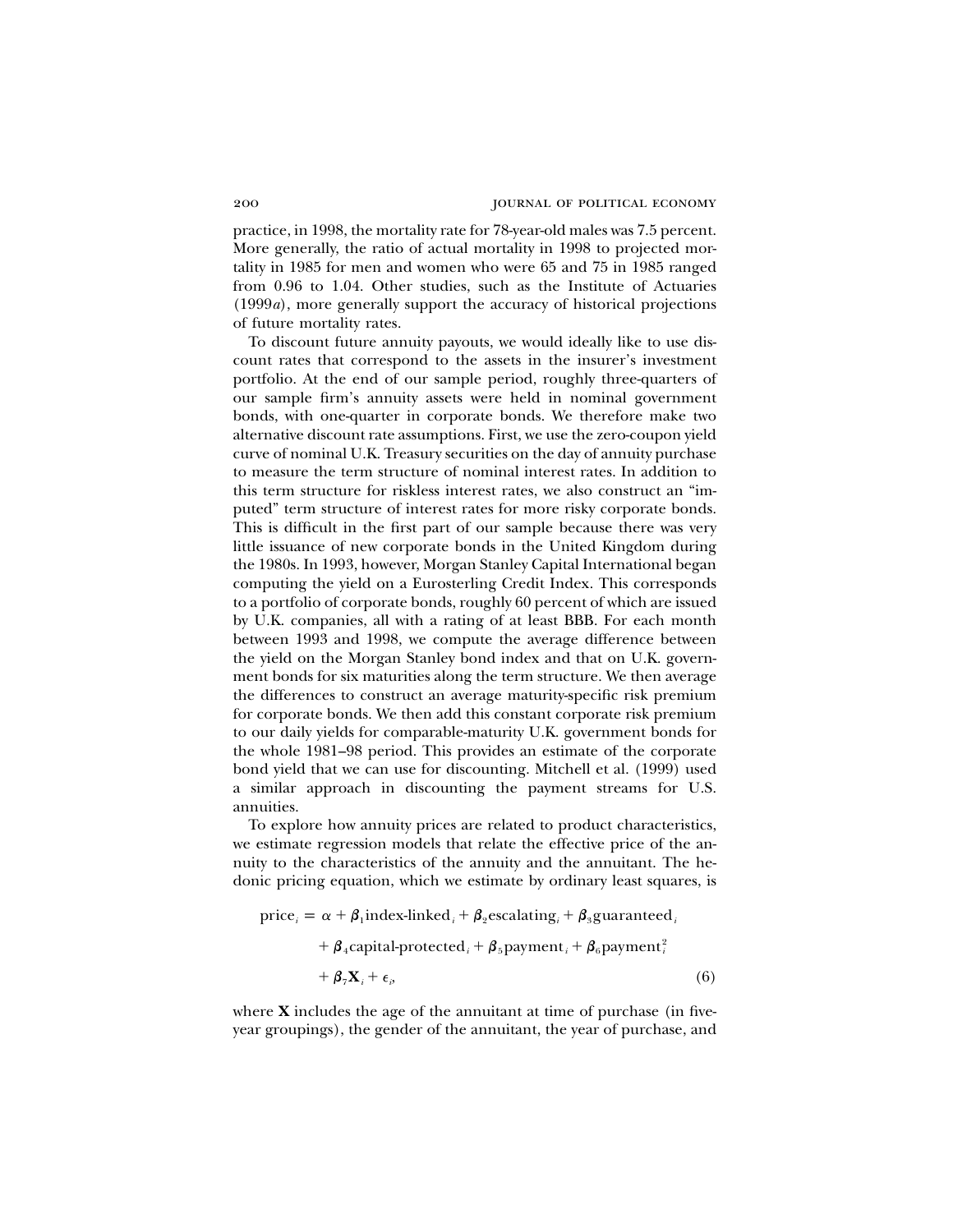TABLE 3 SUMMARY STATISTICS ON EFFECTIVE ANNUITY PRICES

|                 | <b>COMPULSORY MARKET</b>       |                          | VOLUNTARY MARKET        |                          |
|-----------------|--------------------------------|--------------------------|-------------------------|--------------------------|
|                 | <b>Treasury Yield</b><br>Curve | Corporate Yield<br>Curve | Treasury Yield<br>Curve | Corporate Yield<br>Curve |
| 5th percentile  | $-.05$                         | $-.01$                   | $-.09$                  | $-.07$                   |
| 25th percentile | .04                            | .08                      | $-.03$                  | $-.02$                   |
| Median          | .09                            | .13                      | .01                     | .02                      |
| 75th percentile | .14                            | .17                      | .06                     | .07                      |
| 95th percentile | .25                            | .29                      | .15                     | .15                      |
| Mean            | .09                            | .13                      | .02                     | .03                      |

Note.—Effective prices are defined as one minus money's worth; see eq. (5) for the money's worth formula. We calculate effective prices under two different assumptions about discount rates: one using the riskless term structure for government debt and the other using an imputed term structure for riskier corporate bonds.

a series of indicator variables for the frequency of the annuity payments. Recall that we measure price by  $1 - MW$ .

Equilibrium requires that the prices of various annuity product features be affected by the selection behavior of different mortality types. We therefore expect a positive coefficient on an indicator variable for whether the annuity is index-linked and on an indicator for whether the annuity is escalating. Because we found the mortality of the annuitants who buy these products to be lower than that of nominal annuitants, we expect that the annual payments offered on these products will be lower than those for nominal annuities. As a result of the lower annual payments, the money's worth calculated using a common mortality table will be lower, and the effective price of the annuity will be higher, for escalating or indexed products than for nominal ones. Similarly, we expect a negative coefficient on indicator variables for whether the annuity is guaranteed or capital-protected.

The pricing predictions described in the last paragraph hold whether or not insurance companies can enforce exclusive contracts. If exclusive contracts can be enforced, however, then the models also predict a rising marginal price of the amount of initial annuity payment ( $\beta_6 > 0$ ). We can test the exclusivity of annuity contracts indirectly by studying the coefficients on the variables measuring the amount of the initial annuity payment.

#### *B. Empirical Findings*

Table 3 reports summary statistics on the distribution of the effective annuity price variable in both the voluntary and the compulsory markets, calculated using the two different term structures. As expected, effective prices are always higher when we use our estimate of the term structure for corporate interest rates rather than government interest rates. As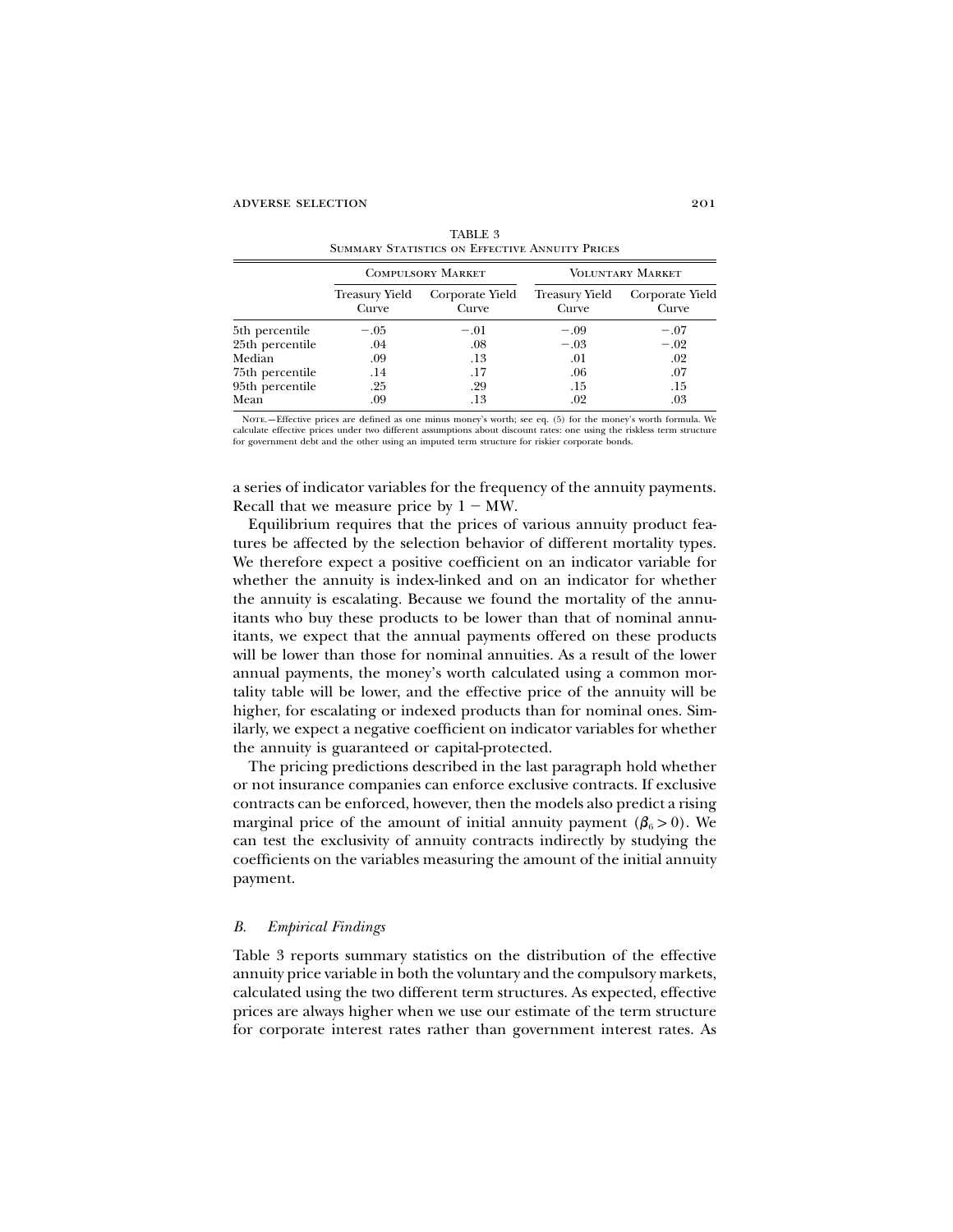| TABLE 4                                                                 |  |  |  |  |
|-------------------------------------------------------------------------|--|--|--|--|
| HEDONIC MODEL OF ANNUITY PRICING: THE EFFECT OF PRODUCT CHARACTERISTICS |  |  |  |  |

|                         |                 | <b>COMPULSORY MARKET</b><br>$(N=38,362)$ |                      | VOLUNTARY MARKET<br>$(N=3,692)$ |  |
|-------------------------|-----------------|------------------------------------------|----------------------|---------------------------------|--|
| <b>TERM STRUCTURE</b>   | Treasury        | Corporate                                | Treasury             | Corporate                       |  |
| Index-linked            | $.096***$       | $104***$                                 | $.046***$            | $.060***$                       |  |
|                         | (.004)          | (.004)                                   | (.007)               | (.006)                          |  |
| Escalating              | $.004*$         | $.019***$                                | $-.032***$           | $-.016***$                      |  |
|                         | (.002)          | (.002)                                   | (.005)               | (.004)                          |  |
| Guaranteed              | $-.014***$      | $-.014***$                               | $-.037***$           | $-.036***$                      |  |
|                         | (.0009)         | (.0009)                                  | (.002)               | (.002)                          |  |
| Capital-protected       | .               | .                                        | $-.081***$<br>(.002) | $-.040***$<br>(.002)            |  |
| Payment $(\pounds100s)$ | $-.002***$      | $-.002***$                               | $-.0003***$          | $-.0003***$                     |  |
|                         | (.00003)        | (.00003)                                 | (.00003)             | (.00003)                        |  |
| Payment squared         | $2.56e - 06***$ | $2.45e - 06***$                          | $5.31e-07***$        | $5.04e-07***$                   |  |
| (E10,000s)              | $(9.24e-08)$    | $(8.83e-08)$                             | $(8.78e-0.8)$        | $(7.67e - 08)$                  |  |

Nore.—Coefficient estimates are taken from linear regressions of one minus money's worth on product characteristics<br>as described in eq. (6). We estimate money's worth under two different assumptions about the term structur discussed in the text. Regressions include indicator variables for five-year intervals of age at time of annuity purchase, year of annuity purchase, gender of annuitant, and frequency of annuity payments. Standard errors are in parentheses.<br>The omitted category for the "tilt" dummies (index-linked and escalating) is nominal annuities. The omit for the guarantee feature dummies (guaranteed and capital-protected) is not guaranteed and not capital-protected.

\* Statistically significant at the 10 percent level. \*\* Statistically significant at the 5 percent level

\*\*\* Statistically significant at the 1 percent level.

discussed above, the average effective prices that our sample firm charges in the compulsory market are close to those for the industry at large.

The effective price is negative for roughly one-quarter of the transactions in the voluntary market; this corresponds to money's worth values of greater than unity. These low—and ostensibly unprofitable prices may explain the abnormally high volume the sample firm experienced in the voluntary market in the early years of the data, as well as its subsequent dramatic decline. This again points to caution in using the evidence from the firm's voluntary market to test for adverse selection in the market as a whole. In the compulsory market, by contrast, only about 5 percent of effective prices are computed to be negative. Negative effective prices may be generated by discrete price changes on the part of the firm. If nominal interest rates are falling and the firm adjusts prices infrequently while we value annuity products using interest rates that apply to the date of purchase, it is possible for the money's worth of the annuity to exceed unity and for the effective price to be correspondingly negative.

Table 4 reports the hedonic regression results, which are generally supportive of the pricing patterns predicted under asymmetric information. We report separate results when price is estimated using the government and corporate borrowing rate term structures. The esti-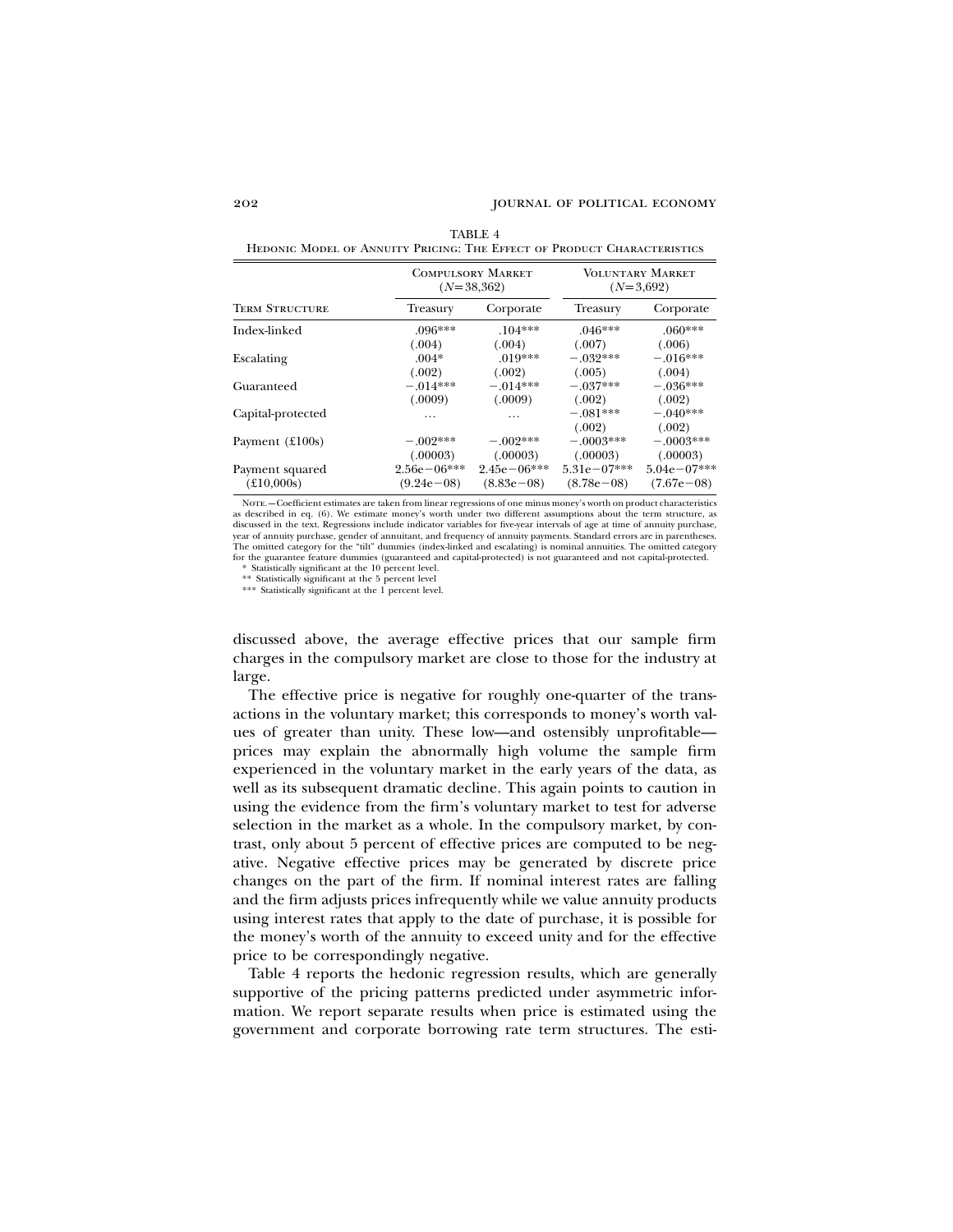mated coefficients on the indicator variables for guaranteed and capitalprotected annuities indicate that annuities that make payments to the estate have significantly lower prices in both markets than annuities that do not make such payments. This is consistent with the hazard model results that suggest that annuitants who purchase annuities that make payments to the estate are shorter-lived than annuitants who purchase annuities without such provisions. In results not reported here, we also found that 10-year guaranteed annuities in the compulsory market are priced significantly lower than five-year guaranteed products, which is consistent with the selection results in the compulsory market, by length of guarantee period, reported above.

The results for back-loading are similarly supportive of asymmetric information models. Index-linked annuities are priced significantly higher than nominal annuities in both the compulsory and voluntary markets, reflecting the fact that the typical annuitant who purchases an index-linked annuity is longer-lived than the typical annuitant who purchases a nominal annuity. In the compulsory market, there is also evidence that escalating annuities have higher prices than nominal annuities.

The general pattern of a higher price for back-loaded annuities and a lower price for annuities that make payments to the estate at our sample firm matches our theoretical predictions as well as average pricing differences across products at all firms described in Finkelstein and Poterba (2002). The correspondence between our firm-specific pricing patterns and the industrywide pricing patterns provides further reassurance that our findings speak to an industrywide adverse selection phenomenon and are not an idiosyncratic feature of our firm.

The hedonic pricing equations also include the amount of the initial annuity payment. The negative coefficients on this variable in both markets are indicative of bulk discounts similar to those found by Cawley and Philipson (1999) in the U.S. life insurance market. The positive coefficient on the square of the initial annual payment is consistent with Rothschild and Stiglitz's (1976) prediction of a higher marginal price for larger quantities of insurance. However, this coefficient is substantively unimportant, so there is little evidence of convexity in pricing. Indeed, a graph of the estimated price-payment schedule looks virtually linear in both the compulsory and the voluntary markets.

Chiappori (2000) and Chiappori and Salanie (2000) note the difficulty of estimating a firm's pricing policy. Fixed costs and economies of scale and scope can introduce nonlinearities, and such nonlinearities can be difficult to distinguish from the predictions of models of asymmetric information. Fortunately, in addition to the hedonic pricing relationship estimated above, we have direct information on the sample firm's pricing policies. We were told that the firm prices annuities, within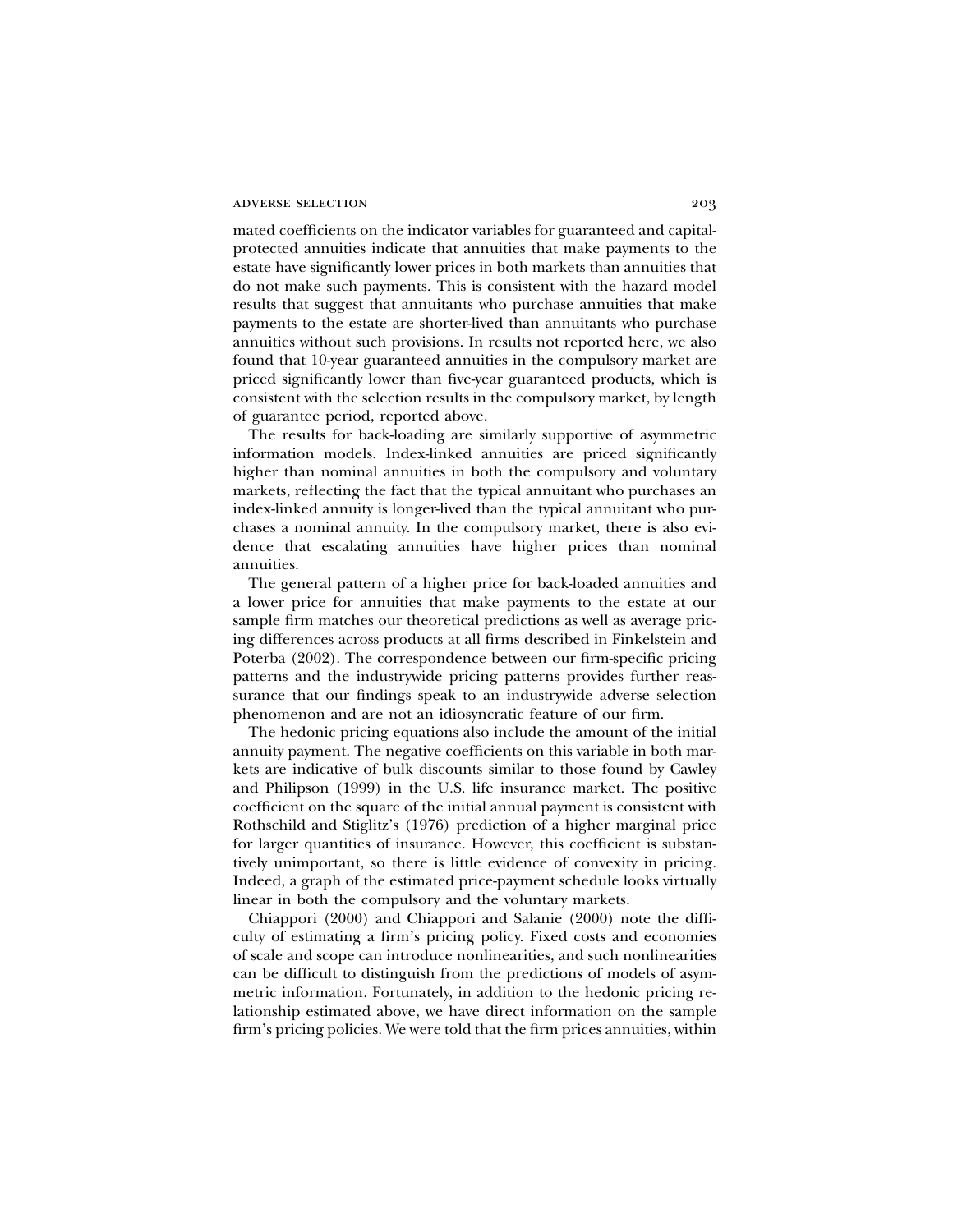a given class (such as guarantee period, tilt, frequency of payment, gender, and age) and in both markets, as follows. If a £10,000 purchase price buys an annual payment of *A*, then a purchase price of *P* buys an annual annuity payment of

$$
\frac{P \times A}{10,000} + \frac{(P - 10,000) \times f}{10,000},
$$

where *f* is the fixed policy fee. The fixed policy fee (*f*) was £18 at the end of the sample period. This formula indicates the presence of bulk discounts for policies of less than £10,000, and it indicates a constant marginal price. Our estimates from the hedonic regression models suggest a very small bulk discount and essentially linear pricing with respect to increases in annual payments. The consistency between these results and the actual pricing policy provides a check on the basic estimation strategy that underlies our hedonic regressions. The constant marginal price also supports the assumption, common in the annuity literature, that such products are nonexclusive contracts.

#### **V. Conclusion and Discussion**

We have used a unique data set consisting of annuitants at a large U.K. insurance company to investigate whether mortality and pricing patterns across annuity products are consistent with models of asymmetric information in insurance markets. We test for selection on multiple characteristics of annuity policies, and we find evidence of selection in both mortality rates and policy pricing. Specifically, we find evidence of annuitant self-selection with respect to the time profile of annuity payouts and with respect to whether the annuity may make any payments to the annuitant's estate. All else equal, annuitants who are longer-lived select annuities with back-loaded payment streams. Similarly, annuitants who are shorter-lived select annuities that make payments to the annuitant's estate in the event of an early death. These selection effects are large. For example, the mortality difference between otherwise identical individuals who purchase back-loaded and non-back-loaded annuities is larger than the mortality difference between male and female annuitants. We also find evidence that back-loaded annuities are priced higher, and annuities with payments to the estate are priced lower, than other annuities. This is consistent with our finding that longer-lived annuitants buy back-loaded policies, whereas the shorter-lived purchase estate protection.

We nevertheless fail to find substantive evidence for selection on the dimension of the contract most commonly studied in other papers: the amount of payment if the insured event occurs. This finding is thus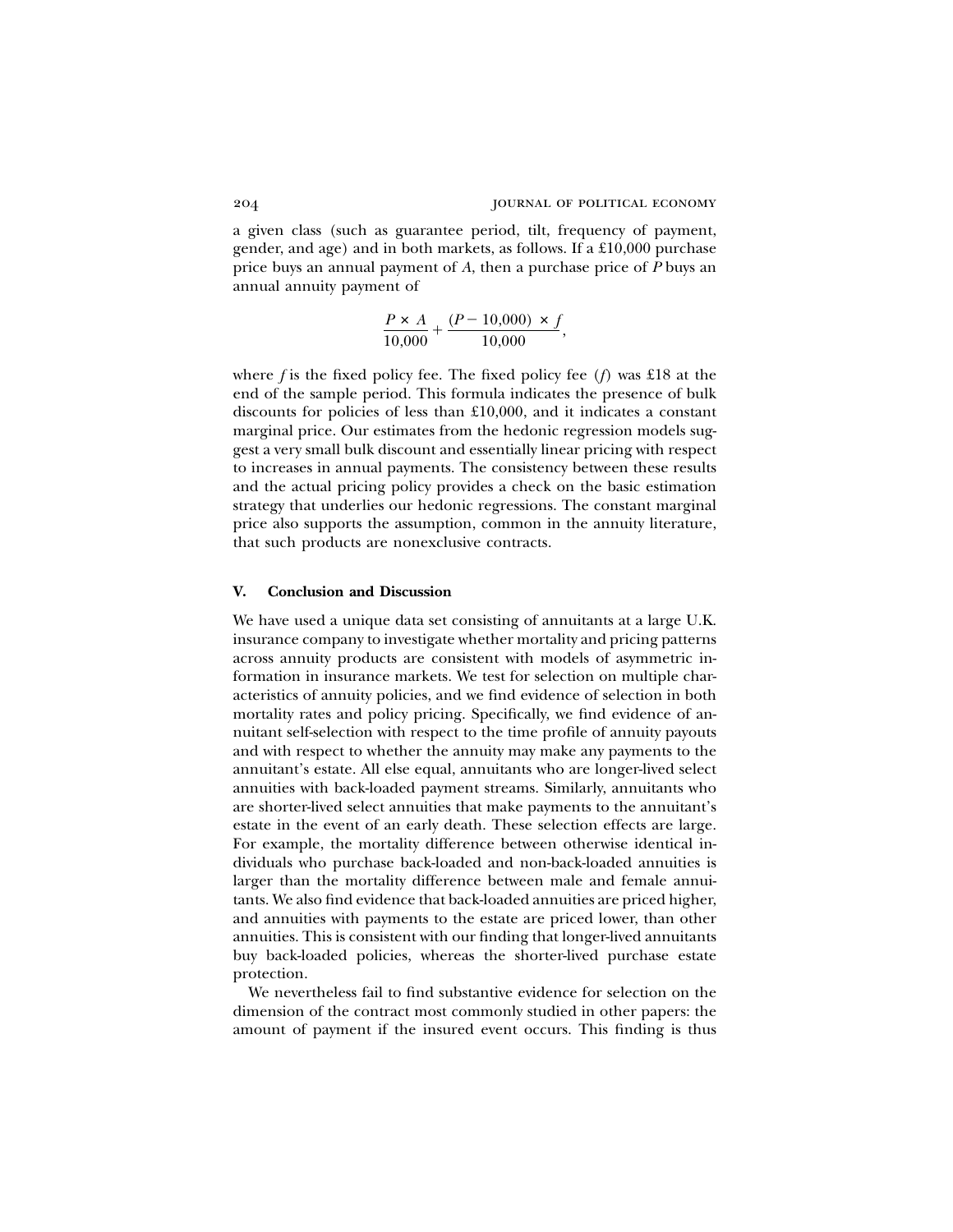consistent with the evidence in Cawley and Philipson (1999) and Chiappori and Salanie (2000). However, our findings of selection on other features of the annuity contract underscore the importance of examining multiple features of insurance contracts when testing theoretical models of asymmetric information. They also raise the question of what determines whether selection occurs, and whether it can be detected, on a feature of the insurance contract that satisfies the single-crossing property.

Our findings of differential mortality experience for annuitants who purchase different types of policies are consistent with standard models of adverse selection in which individuals have private information about their risk type, and this private information influences their choice of insurance contract. Interpreted in this light, these findings are complementary to survey-based studies, such as Hamermesh (1985) and Hurd and McGarry (2002), that suggest that individuals have informed, and plausible, views about their potential life expectancy, beyond the information that can be gleaned from their observable characteristics. Our results are consistent not only with individuals' having private mortality information but also with individuals' using this information in making annuity purchase decisions.

It is important to note, however, that there are several other potential explanations for our findings. One alternative explanation emphasizes moral hazard rather than adverse selection. If individuals who purchase more insurance change their behavior in a way that results in higher claims against their insurance company, this could also generate the mortality patterns we have documented. In this case, our findings are still evidence of asymmetric information, but we interpret the causality of the relationship between contract choice and subsequent mortality differently.

It is notoriously difficult to distinguish empirically between adverse selection and moral hazard. However, the case for interpreting findings like ours as due to moral hazard is arguably weaker for annuity markets than for most other insurance markets. For the moral hazard analysis to apply to annuities, the conversion of income to an annuity stream must affect the individual's mortality. It is possible, as Philipson and Becker (1998) note, that the presence of annuity income affects an individual's efforts to extend length of life. Even recognizing this potential effect, however, we suspect that its quantitative importance is small, especially in a developed nation such as the United Kingdom. Moreover, Banks and Emmerson (1999) report that among both voluntary and compulsory annuitants in the United Kingdom, annuity income represents less than one-fifth of annual income. This reduces the likelihood that households are substantially modifying their behavior in response to the presence of annuity income.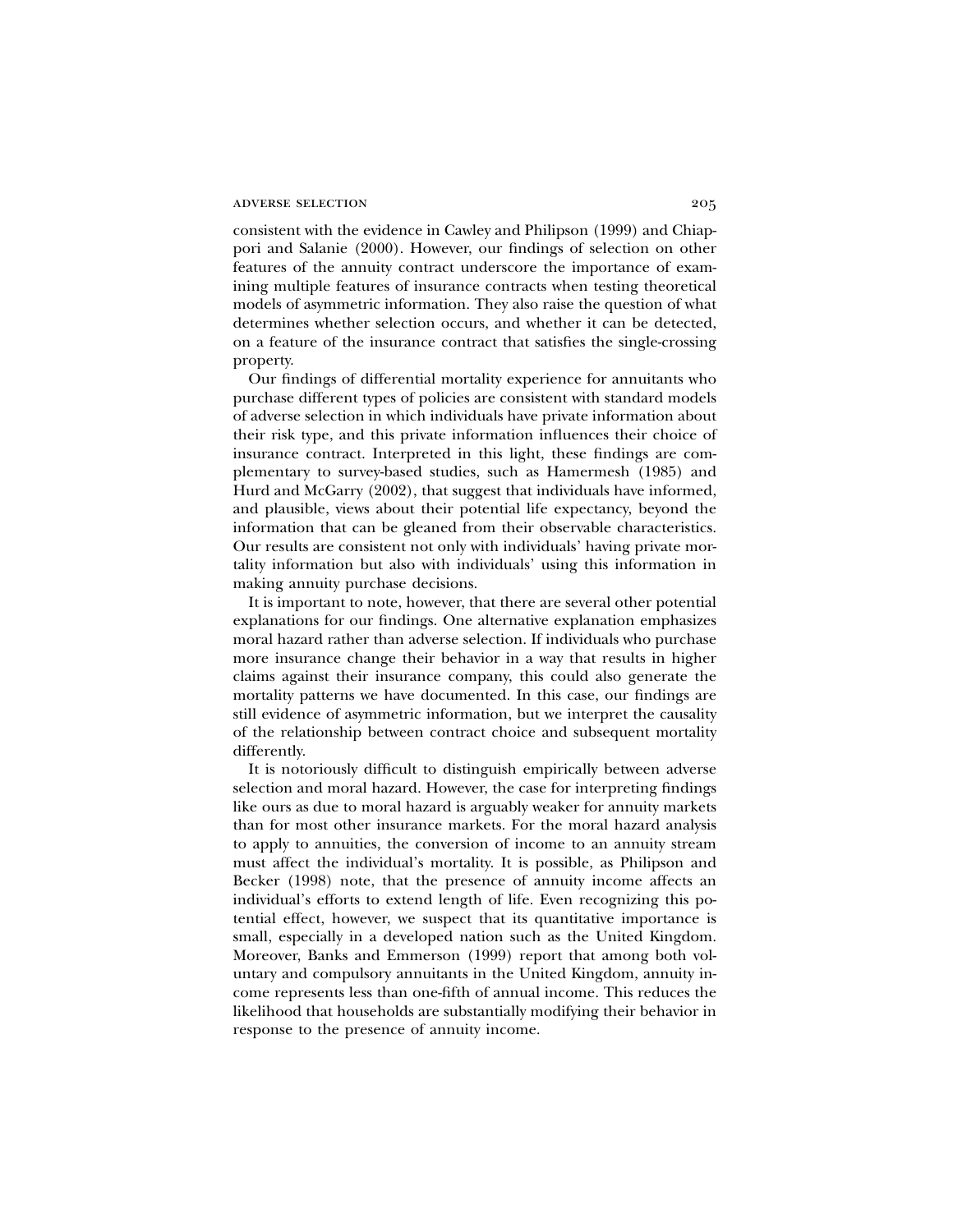# 206 journal of political economy

A second possible interpretation is that rather than reflecting private information on the part of the annuitant, our findings are the outcome of a noncompetitive equilibrium with symmetric information. Recent theoretical work by Chiappori et al. (2002) suggests that imperfect competition can produce a correlation between the quantity of insurance and the ex post occurrence of risk that is observationally equivalent to what would be predicted by asymmetric information. We consider this an unlikely explanation for our findings, however. The insurance company we study uses only age and gender in pricing, so annuitants have substantial private information that might bear on expected longevity, including health history and socioeconomic status.

A third possibility is that individuals have different preferences as well as different risk types, and that neither are fully observed by insurance companies. If preference elements such as the discount rate, risk aversion, or desire to leave a bequest are correlated with both insurance demand and risk type, this could generate a correlation between policy choice and mortality risk. For example, an annuity that makes payments to the estate may be particularly valued by individuals with strong bequest motives or a desire to make sure a surviving spouse receives adequate income. If these attributes are positively related to mortality risk, they will have the same effect on the market equilibrium as private information about mortality risk. Anything that is correlated with mortality and is known by the individual but not by the insurance company, even if the individual does not recognize its effect on his mortality, operates just like asymmetric mortality information.

However, if such preference-based selection is the primary factor driving our findings, this might help reconcile apparent differences across insurance markets in the correlation between insurance coverage and risk occurrence. For example, in contrast to our findings in annuity markets, Cawley and Philipson (1999) find that in life insurance markets, where the insured are insuring against early death rather than long life in annuity markets, individuals who buy larger policies do not display above-average mortality risk. One potential unifying explanation for these findings is that more risk-averse individuals demand more of both types of mortality-related insurance, and more risk-averse individuals are also longer-lived. They are thus higher-risk from the perspective of the annuity contract and lower-risk from the perspective of the life insurance contract. Consistent with such preference-based selection, Finkelstein and McGarry (2003) find evidence in the long-term-care insurance market that more risk-averse individuals are both more likely to buy longterm-care insurance and less likely to consume long-term care. We regard a further investigation into the nature of preference-based selection as an important area for further work.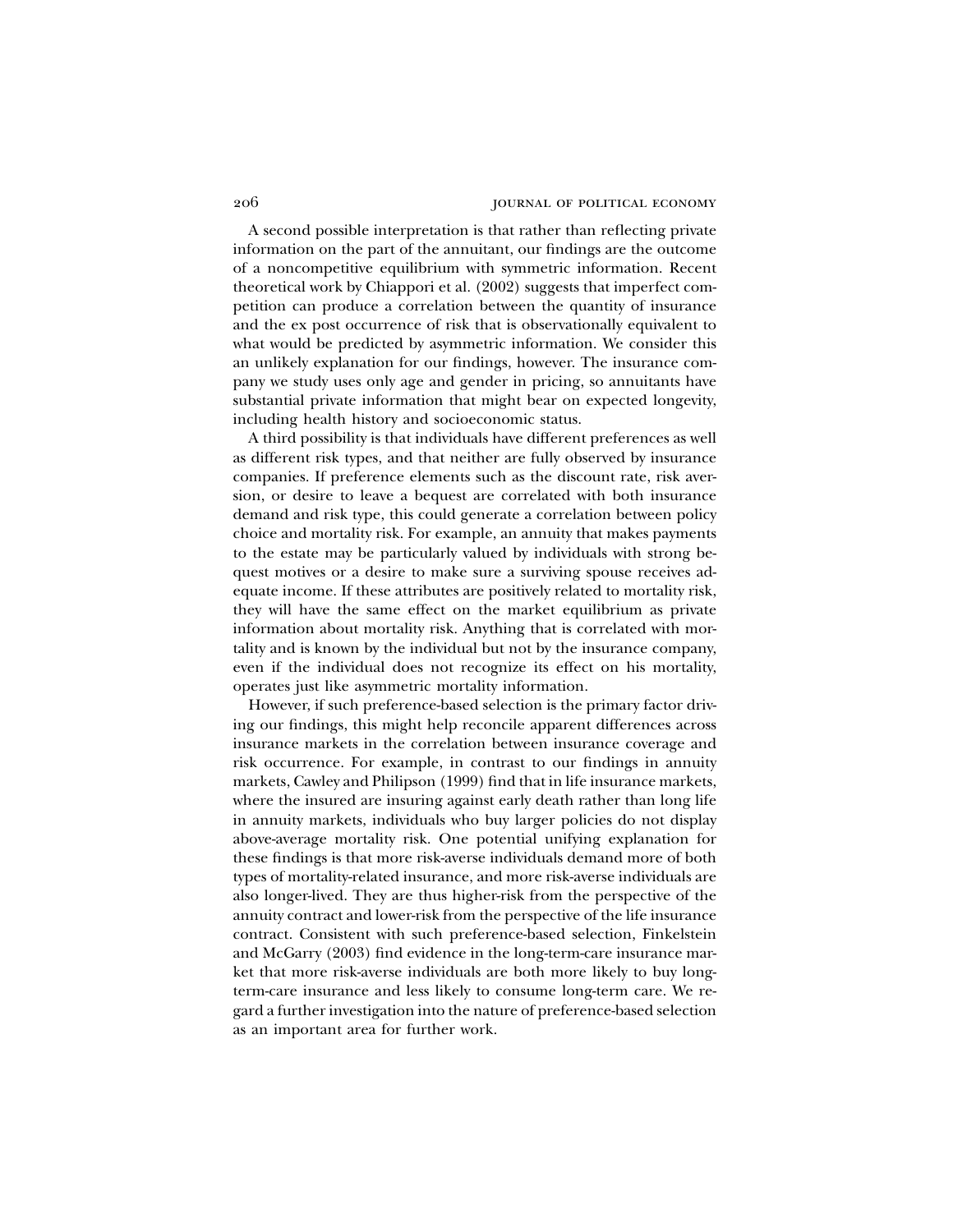#### **References**

- Banks, James, and Carl Emmerson. 1999. *UK Annuitants*. Briefing Note no. 5. London: Inst. Fiscal Studies.
- Brown, Jeffrey R., Olivia S. Mitchell, and James M. Poterba. 2002. "Mortality Risk, Inflation Risk, and Annuity Products." In *Innovations for Financing Retirement*, edited by Olivia S. Mitchell et al. Philadelphia: Univ. Pennsylvania Press.
- Brown, Jeffrey R., Olivia S. Mitchell, James M. Poterba, and Mark J. Warshawsky. 2001. *The Role of Annuity Markets in Financing Retirement*. Cambridge, Mass.: MIT Press.
- Brugiavini, Agar. 1993. "Uncertainty Resolution and the Timing of Annuity Purchases." *J. Public Econ.* 50 (January): 31–62.
- Cardon, James H., and Igal Hendel. 2001. "Asymmetric Information in Health Insurance: Evidence from the National Medical Expenditure Survey." *Rand J. Econ.* 32 (Autumn): 408–27.
- Cawley, John, and Tomas J. Philipson. 1999. "An Empirical Examination of Information Barriers to Trade in Insurance." *A.E.R.* 89 (September): 827–46.
- Chiappori, Pierre-André. 2000. "Econometric Models of Insurance under Asymmetric Information." In *Handbook of Insurance*, edited by Georges Dionne. London: Kluwer.
- Chiappori, Pierre-André, Bruno Jullien, Bernard Salanie, and François Salanie. 2002. "Asymmetric Information in Insurance: General Testable Implications." Manuscript. Chicago: Univ. Chicago.
- Chiappori, Pierre-Andre´, and Bernard Salanie. 2000. "Testing for Asymmetric Information in Insurance Markets." *J.P.E.* 108 (February): 56–78.
- Cohen, Alma. 2001. "Asymmetric Information and Learning in the Automobile Insurance Market." Manuscript. Cambridge, Mass.: Harvard Univ., Dept. Econ.
- Cutler, David M. 2002. "Health Care and the Public Sector." In *Handbook of Public Economics*, vol. 4, edited by Alan J. Auerbach and Martin Feldstein. Amsterdam: North-Holland.
- Finkelstein, Amy, and Kathleen McGarry. 2003. "Private Information and Its Effect on Market Equilibrium: New Evidence from Long-Term Care Insurance." Working Paper no. 9957 (September). Cambridge, Mass.: NBER.
- Finkelstein, Amy, and James M. Poterba. 2000. "Adverse Selection in Insurance Markets: Policyholder Evidence from the U.K. Annuity Market." Working Paper no. 8045 (December). Cambridge, Mass.: NBER.
- -. 2002. "Selection Effects in the United Kingdom Individual Annuities Market." *Econ. J.* 112 (January): 28–50.
- Friedman, Benjamin M., and Mark J. Warshawsky. 1990. "The Cost of Annuities: Implications for Saving Behavior and Bequests." *Q.J.E.* 105 (February): 135– 54.
- Hamermesh, Daniel S. 1985. "Expectations, Life Expectancy, and Economic Behavior." *Q.J.E.* 100 (May): 389–408.
- Han, Aaron, and Jerry A. Hausman. 1990. "Flexible Parametric Estimation of Duration and Competing Risk Models." *J. Appl. Econometrics* 5 (January– March): 1–28.
- Hurd, Michael D., and Kathleen McGarry. 2002. "The Predictive Validity of Subjective Probabilities of Survival." *Econ. J.* 112 (October): 966–85.
- Institute of Actuaries and Faculty of Actuaries. Continuous Mortality Investigation Committee. 1999*a*. *Continuous Mortality Investigation Reports*, no. 16. London: Inst. Actuaries.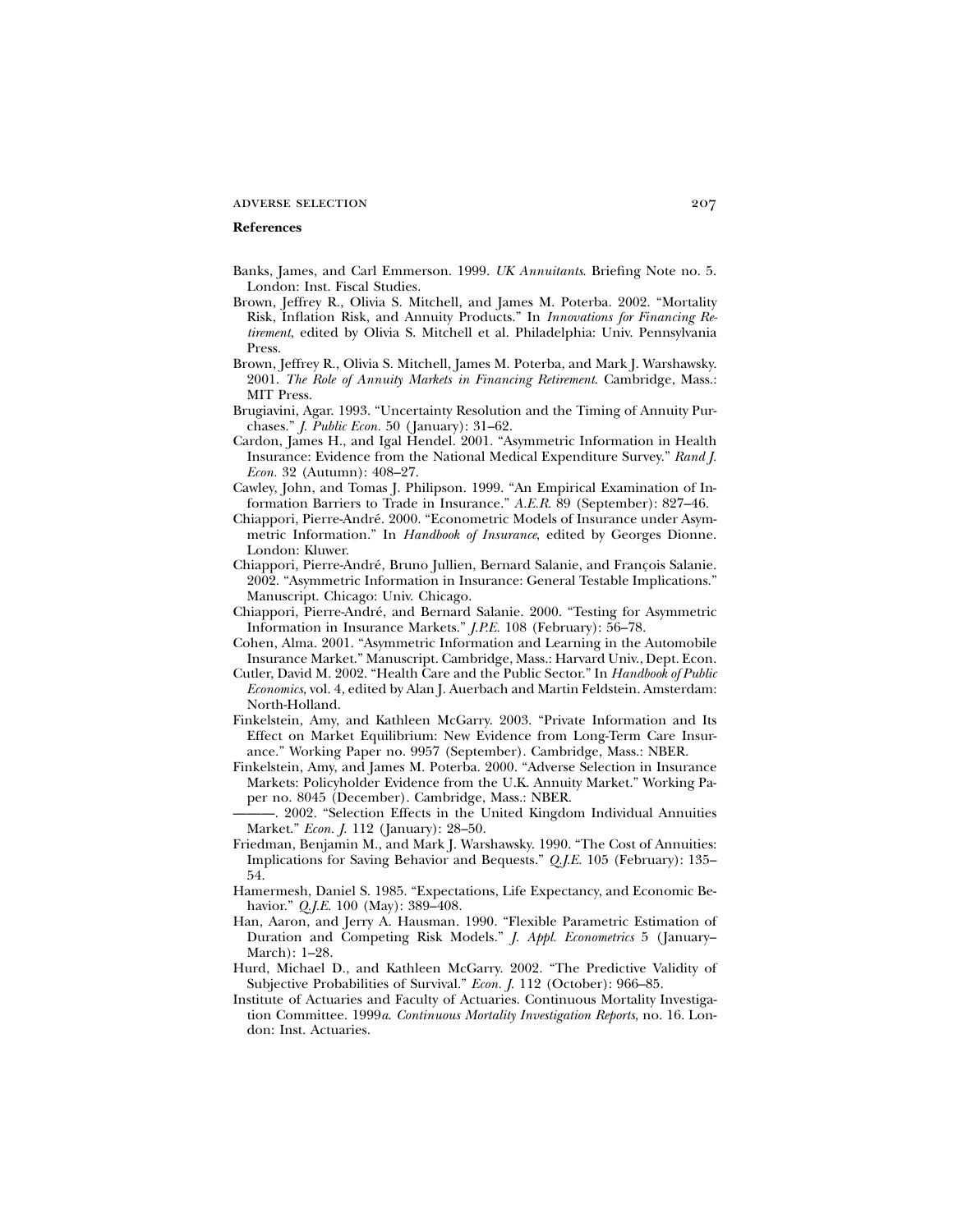———. 1999*b*. *Continuous Mortality Investigation Reports*, no. 17. London: Inst. Actuaries.

- Meyer, Bruce D. 1990. "Unemployment Insurance and Unemployment Spells." *Econometrica* 58 (July): 757–82.
- Mitchell, Olivia S., James M. Poterba, Mark J. Warshawsky, and Jeffrey R. Brown. 1999. "New Evidence on the Money's Worth of Individual Annuities." *A.E.R.* 89 (December): 1299–1318.
- Murthi, Mamta, J. Michael Orszag, and Peter Orszag. 1999. "The Charge Ratio on Individual Accounts: Lessons for the U.K. Experience." Working Paper no. 99–2. London: Univ. London, Birkbeck Coll.
- Philipson, Tomas J., and Gary S. Becker. 1998. "Old-Age Longevity and Mortality-Contingent Claims." *J.P.E.* 106 (June): 551–73.
- Puelz, Robert, and Arthur Snow. 1994. "Evidence on Adverse Selection: Equilibrium Signaling and Cross-Subsidization in the Insurance Market." *J.P.E.* 102 (April): 236–57.
- Rothschild, Michael, and Joseph Stiglitz. 1976. "Equilibrium in Competitive Insurance Markets: An Essay on the Economics of Imperfect Information." *Q.J.E.* 90 (November): 629–49.
- Yaari, Menahem E. 1965. "Uncertain Lifetime, Life Insurance, and the Theory of the Consumer." *Rev. Econ. Studies* 32 (April): 137–50.